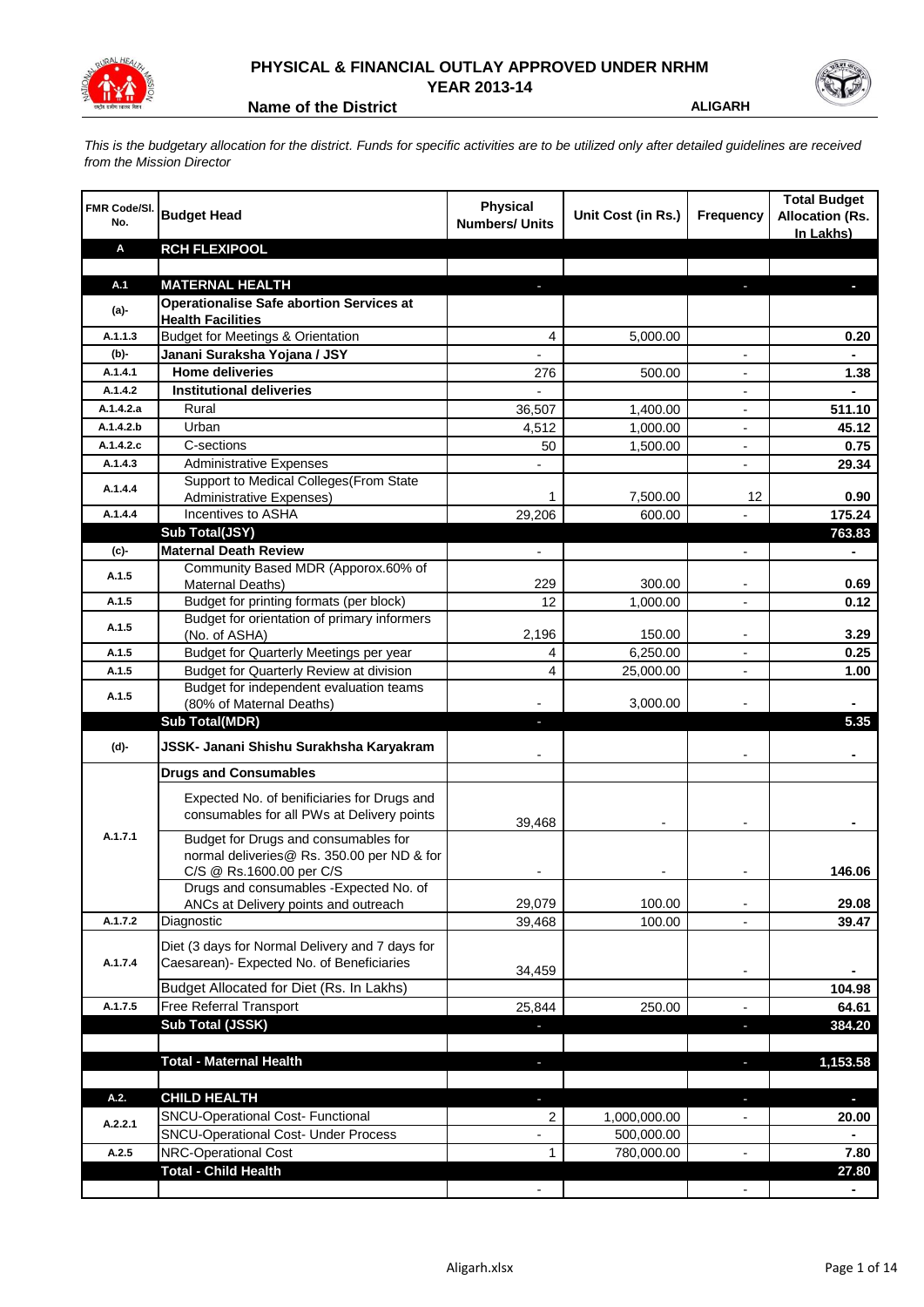| FMR Code/SI.<br>No. | <b>Budget Head</b>                                                                                                                                                                                                         | Physical<br><b>Numbers/ Units</b> | Unit Cost (in Rs.) | Frequency                | <b>Total Budget</b><br><b>Allocation (Rs.</b><br>In Lakhs) |
|---------------------|----------------------------------------------------------------------------------------------------------------------------------------------------------------------------------------------------------------------------|-----------------------------------|--------------------|--------------------------|------------------------------------------------------------|
| A.3                 | <b>FAMILY PLANNING</b>                                                                                                                                                                                                     | a.                                |                    | ٠                        | ٠                                                          |
| A.3.1               | <b>Terminal/Limiting Methods</b>                                                                                                                                                                                           |                                   |                    |                          |                                                            |
| A.3.1.1             | Orientation workshop, dissemination of<br>manuals on FP standards & quality<br>assurance of sterilisation services, fixed day                                                                                              |                                   |                    |                          |                                                            |
|                     | planning meeting                                                                                                                                                                                                           | 1                                 | 25,000.00          |                          | 0.25                                                       |
| A.3.1.2             | Female Sterilisation Camps Proposed                                                                                                                                                                                        | 192                               | 2,000.00           |                          | 3.84                                                       |
| A.3.1.3             | NSV Camps Proposed                                                                                                                                                                                                         | 6                                 | 3,500.00           | $\overline{a}$           | 0.21                                                       |
| A.3.1.4             | <b>Compensation for Female Sterilisation</b>                                                                                                                                                                               | 4,946                             | 1,000.00           | ÷,                       | 49.46                                                      |
| A.3.1.5             | Compensation for male sterilization/NSV<br>Acceptance                                                                                                                                                                      | 540                               | 1,500.00           |                          | 8.10                                                       |
| A.3.1.6             | Orientation Workshop on accreditation of<br>private providers to provide sterilization<br>services                                                                                                                         | 1                                 | 10,000.00          | $\overline{\phantom{a}}$ | 0.10                                                       |
| A.3.2               | <b>Spacing Methods</b>                                                                                                                                                                                                     |                                   |                    |                          |                                                            |
|                     | IUD services at health facilities (including                                                                                                                                                                               |                                   |                    |                          |                                                            |
| A.3.2.2             | fixed day services at Sub Centres-L1)<br>IUD services at health facilities (including                                                                                                                                      | 1                                 | 3,000.00           |                          | 0.03                                                       |
| A.3.2.3             | fixed day services at Sub Centre-L1 ) No. of                                                                                                                                                                               |                                   |                    |                          |                                                            |
|                     | <b>IUCD</b> insertions                                                                                                                                                                                                     | 48,333                            | 20.00              |                          | 9.67                                                       |
| A.3.3               | POL for Family Planning/ Others (including<br>additional mobility support to surgeon's team<br>if req)-Budget given according to total nos.<br>of Female Sterilization Camps.                                              |                                   |                    |                          |                                                            |
|                     |                                                                                                                                                                                                                            | 192                               | 1,000.00           |                          | 1.92                                                       |
| A.3.5.2             | Performance rewards<br>Division level: Rs. 11.25 Lakh @ Rs.                                                                                                                                                                |                                   |                    |                          |                                                            |
|                     | 62,500/- per division (Rs.20,000 for 1st, Rs.<br>15,000 for 2nd and Rs. 10,000 for 3rd<br>position for best performing tubectomy<br>surgeon at each division, Rs. 15,000 for<br>best performing NSV surgeon, and Rs.2000/- |                                   |                    |                          |                                                            |
|                     | for best SN and Rs.500/- for best ANM).                                                                                                                                                                                    | 1                                 | 62,500.00          |                          | 0.63                                                       |
| A.3.5.3             | <b>World Population Day' celebration</b>                                                                                                                                                                                   |                                   |                    | $\overline{\phantom{a}}$ |                                                            |
|                     | For District level activities                                                                                                                                                                                              | 1                                 | 100,000.00         |                          | 1.00                                                       |
|                     | For Block level activities                                                                                                                                                                                                 | 12                                | 10,000.00          |                          | 1.20                                                       |
| A.3.5.4             | Other strategies/ activities                                                                                                                                                                                               |                                   |                    | $\overline{a}$           |                                                            |
| A.3.5.4.2           | Orientation of district nodal officers for<br>change in FP Beema Policy-No. of                                                                                                                                             |                                   |                    |                          |                                                            |
|                     | Workshops                                                                                                                                                                                                                  | 1                                 | 10,000.00          |                          | 0.10                                                       |
|                     | <b>Total -Family Planning</b>                                                                                                                                                                                              | J,                                |                    | ٠                        | 76.50                                                      |
|                     |                                                                                                                                                                                                                            |                                   |                    |                          |                                                            |
| A.4                 | <b>ADOLESCENT REPRODUCTIVE AND</b><br><b>SEXUAL HEALTH / ARSH</b>                                                                                                                                                          |                                   |                    |                          |                                                            |
| A.4.1.4             | <b>Operating Expenses</b>                                                                                                                                                                                                  |                                   |                    |                          |                                                            |
|                     | For Existing Clinics                                                                                                                                                                                                       | 2                                 | 2,500.00           | 12                       | 0.60                                                       |
| A.4.2               | <b>School Health programme</b>                                                                                                                                                                                             |                                   |                    |                          |                                                            |
| A.4.2.1             | Dissemination of Guidelines for School<br>Health Programme (14 Nos. for each Block                                                                                                                                         |                                   |                    |                          |                                                            |
|                     | and 7 Nos. for District Level)                                                                                                                                                                                             | 175                               | 75.00              | 1                        | 0.13                                                       |
| A.4.2.2             | Convergence Meeting at Block level (Twice<br>in a year)                                                                                                                                                                    | 12                                | 2,500.00           | 2                        | 0.60                                                       |
| A.4.2.3             | Mobility Support (For Block Level)                                                                                                                                                                                         | 12                                | 25,000.00          | 6                        | 18.00                                                      |
| A.4.3               | Other strategies/activities                                                                                                                                                                                                |                                   |                    |                          |                                                            |
| A.4.3.2             | <b>Menstrual Hygiene</b>                                                                                                                                                                                                   |                                   |                    |                          | $\blacksquare$                                             |
|                     | No.of Blocks                                                                                                                                                                                                               | $\overline{\phantom{a}}$          |                    |                          |                                                            |
|                     | No.of ASHAs                                                                                                                                                                                                                | $\overline{\phantom{a}}$          |                    |                          |                                                            |
|                     | One Planning & Sensitization meeting at<br>Dist.level @Rs.5000/-meeting                                                                                                                                                    |                                   | 5,000.00           |                          |                                                            |
|                     | One Review & Refresher meeting at<br>Dist.level @Rs.5000/-meeting                                                                                                                                                          |                                   | 5,000.00           |                          |                                                            |
|                     | Reporting Register for District & Blocks<br>@Rs.30/-register                                                                                                                                                               |                                   | 30.00              |                          |                                                            |
|                     | Reporting Register for ASHA @Rs.30/-regist                                                                                                                                                                                 | $\blacksquare$                    | 30.00              | $\blacksquare$           |                                                            |
|                     | Storage Almirahs for District & Blocks<br>@Rs.5000/- Almirahs                                                                                                                                                              |                                   | 5,000.00           |                          |                                                            |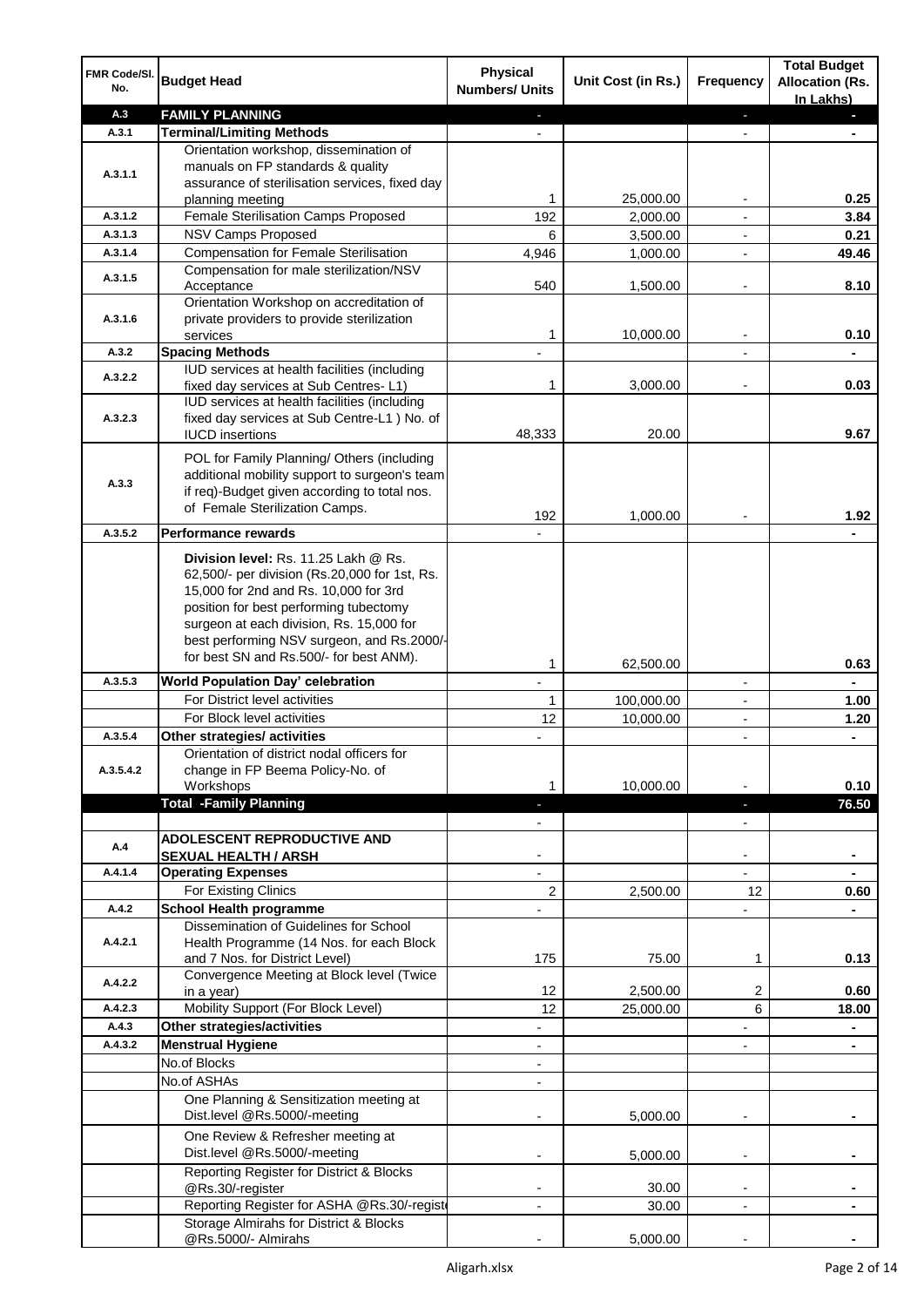| FMR Code/SI.<br>No.    | <b>Budget Head</b>                                                                                                                                        | <b>Physical</b><br><b>Numbers/ Units</b> | Unit Cost (in Rs.) | <b>Frequency</b>         | <b>Total Budget</b><br><b>Allocation (Rs.</b><br>In Lakhs) |
|------------------------|-----------------------------------------------------------------------------------------------------------------------------------------------------------|------------------------------------------|--------------------|--------------------------|------------------------------------------------------------|
|                        | 2 Flex banner with hanging rod per<br>block/Dist.@Rs.500/-banner                                                                                          |                                          | 500.00             |                          |                                                            |
|                        | <b>Sub-total ARSH</b>                                                                                                                                     |                                          |                    |                          | 19.33                                                      |
| A.5                    | <b>URBAN RCH (focus on Urban slums)</b>                                                                                                                   |                                          |                    |                          | T,                                                         |
| A.5.2                  | Human Resource for Urban Health                                                                                                                           |                                          |                    |                          |                                                            |
| A.5.2.1                | Doctors/Mos                                                                                                                                               | 7                                        | 36,000.00          | 6                        | 15.12                                                      |
| A.5.2.4                | <b>ANM</b>                                                                                                                                                | $\overline{7}$                           | 9,900.00           | 6                        | 4.16                                                       |
| A.5.2.5                | <b>Staff Nurse</b>                                                                                                                                        | $\overline{7}$                           | 16,500.00          | 6                        | 6.93                                                       |
| A.5.2.12               | Sweeper cum Choukidar                                                                                                                                     | $\overline{7}$                           | 4,950.00           | 6                        | 2.08                                                       |
| A.5.3                  | Operating expenses for UHP and UHC                                                                                                                        |                                          |                    |                          |                                                            |
|                        | Rent @7000/Month/Centre                                                                                                                                   | $\overline{7}$                           | 7,000.00           | 6                        | 2.94                                                       |
|                        | Telephone Bills @ 1000/Month/Centre                                                                                                                       | $\overline{7}$                           | 1,000.00           | 6                        | 0.42                                                       |
|                        | Electricity Bills @ 1500/Month/Centre                                                                                                                     | $\overline{7}$                           | 1,500.00           | 6                        | 0.63                                                       |
|                        | Contingency @ 500/Month/Centre                                                                                                                            | 7                                        | 500.00             | 6                        | 0.21                                                       |
|                        | <b>Total- Urban Health</b>                                                                                                                                |                                          |                    | ٠                        | 32.49                                                      |
|                        |                                                                                                                                                           |                                          |                    | $\overline{\phantom{0}}$ | ٠                                                          |
| A.7                    | <b>PNDT Activities</b>                                                                                                                                    | $\overline{\phantom{a}}$                 |                    | ٠                        | a,                                                         |
| A.7.1                  | <b>Support to PC-PNDT Cells</b>                                                                                                                           |                                          |                    | $\overline{\phantom{0}}$ |                                                            |
|                        | <b>Divisional Level</b>                                                                                                                                   | $\overline{a}$                           |                    |                          | ä,                                                         |
|                        | Remuneration of Data Assistant (At Each<br>Division PC-PNDT Cell)                                                                                         | 1                                        | 17,000.00          | 12                       | 2.04                                                       |
|                        | Contingency for the operation of cell @<br>Rs.20000/-                                                                                                     | 1                                        | 20,000.00          | 1                        | 0.20                                                       |
|                        | One time office setup cost @ Rs.100000/-                                                                                                                  | $\mathbf{1}$                             | 100,000.00         | $\mathbf{1}$             | 1.00                                                       |
|                        | <b>District Level</b>                                                                                                                                     | $\overline{a}$                           |                    |                          | ٠                                                          |
|                        | Remuneration of Data Entry Operator (At<br>Each District PC-PNDT Cell)                                                                                    | 1                                        | 10,000.00          | 12                       | 1.20                                                       |
|                        | Contingency for the operation of cell @<br>Rs.20000/-                                                                                                     | 1                                        | 20,000.00          | 1                        | 0.20                                                       |
|                        | One time office setup cost @ Rs. 50000/-                                                                                                                  | $\mathbf{1}$                             | 50,000.00          | 1                        | 0.50                                                       |
| A.7.2                  | <b>Other PNDT activities</b>                                                                                                                              |                                          |                    |                          |                                                            |
| A.7.2.3                | Visit of division level inspection committees<br>(TA/DA of Additional Director will be<br>incurred from this amount) @ Rs.30000 for<br>10 visit in a year | 1                                        | 3,000.00           | 10                       | 0.30                                                       |
| A.7.2.8                | Orientation of members of the district<br>advisory committees at Division Levels (No.<br>of Workshops)                                                    | 1                                        | 25,000.00          | 1                        | 0.25                                                       |
| A.7.2.10               | District Level Sensitization (No. of<br>Workshops)                                                                                                        | 1                                        | 10,000.00          | 1                        | 0.10                                                       |
|                        | <b>Total- PC-PNDT</b>                                                                                                                                     | E.                                       |                    | ı                        | 5.79                                                       |
|                        |                                                                                                                                                           |                                          |                    |                          |                                                            |
| A.8                    | <b>Human Resources</b>                                                                                                                                    |                                          |                    | ÷,                       | ٠                                                          |
| A.8.1                  | <b>Contractual Staff &amp; Services</b>                                                                                                                   |                                          |                    |                          |                                                            |
| A.8.1.1.1.f            | Honoraria for ANMs at Sub Centres                                                                                                                         | 21                                       | 10,000.00          | 6                        | 12.60                                                      |
| A.8.1.1.2.f            | Honoraria for Staff Nurses - SNCU                                                                                                                         | 16                                       | 16,500.00          | 6                        | 15.84                                                      |
| A.8.1.1.2.f            | Honoraria for Staff Nurses -NRC                                                                                                                           | 4                                        | 16,500.00          | 6                        | 3.96                                                       |
| A.8.1.2.1              | Honoraria for Laboratory Technicians                                                                                                                      | 10                                       | 11,880.00          | 6                        | 7.13                                                       |
| A.8.1.3.5.d            | Honoraria for Paediatricians- Child Health                                                                                                                | 3                                        | 48,000.00          | 6                        | 8.64                                                       |
| A.8.1.3.7<br>A.8.1.5.8 | Honoraria for Dental Doctors<br>Honoraria for M.O.(Training Coordinators for                                                                              | 2                                        | 35,000.00          | 6                        | 4.20                                                       |
|                        | training NRCs/SNCUs)                                                                                                                                      |                                          | 36,000.00          | 6                        |                                                            |
| A.8.1.7.2              | Honoraria for X-Ray Technicians                                                                                                                           | 4                                        | 11,800.00          | 6                        | 2.83                                                       |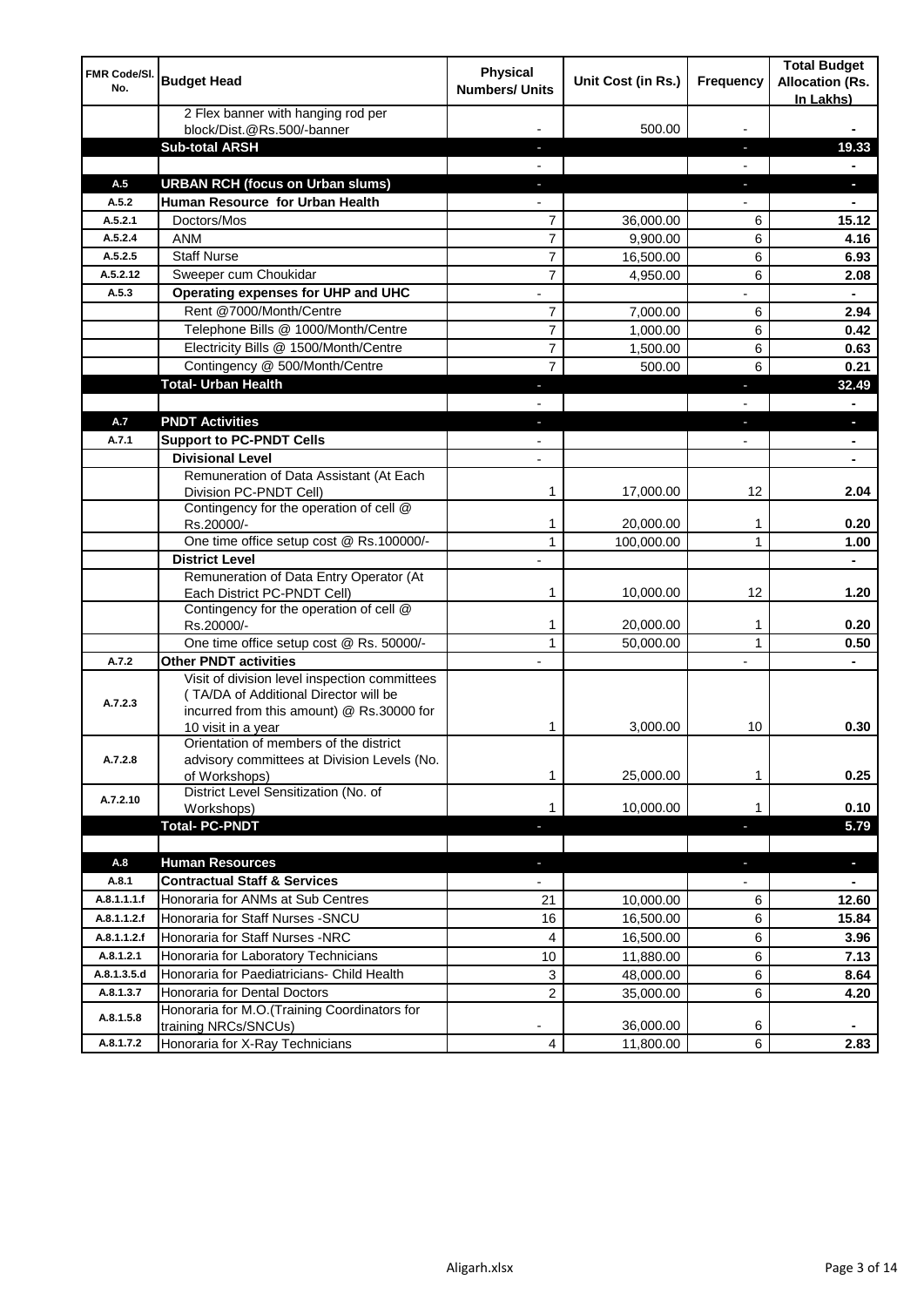| FMR Code/SI. |                                                           | <b>Physical</b>          |                    |                          | <b>Total Budget</b>    |
|--------------|-----------------------------------------------------------|--------------------------|--------------------|--------------------------|------------------------|
| No.          | <b>Budget Head</b>                                        | <b>Numbers/ Units</b>    | Unit Cost (in Rs.) | Frequency                | <b>Allocation (Rs.</b> |
| A.8.1.7.4    | <b>School Health Teams (Exclusively for SH)</b>           |                          |                    |                          | In Lakhs)              |
| A.8.1.7.4.a  | <b>Honoraria for Medical Officers</b>                     |                          |                    |                          |                        |
|              | No. of MBBS Doctors-Existing                              | 3                        | 36,000.00          | 6                        | 6.48                   |
|              | No. of MBBS Doctors-New                                   | 9                        | 36,000.00          | 2                        | 6.48                   |
|              | No. of BDS Doctors-Existing                               | 9                        | 35,000.00          | 6                        | 18.90                  |
|              | No. of AYUSH Doctors-Existing                             | 12                       | 24,000.00          | 6                        | 17.28                  |
|              | No. of AYUSH Doctors-New                                  | 12                       | 24,000.00          | 2                        | 5.76                   |
| A.8.1.7.4.b  | <b>Honoraria for Physiotherapists</b>                     | ۰                        | 11,880.00          | 6                        | ۰                      |
| A.8.1.7.4.c  | <b>Honoraria for Dental Hygienists</b>                    |                          | 11,880.00          | 6                        |                        |
| A.8.1.7.4.d  | <b>Honoraria for Ophthalmic Assistants</b>                | 24                       | 11,880.00          | 6                        | 17.11                  |
|              | Honoraria for Staff Nurses/GNMs-Existing                  | 21                       | 16,500.00          | 6                        | 20.79                  |
| A.8.1.7.4.e  | Honoraria for Staff Nurses/GNMs-New                       |                          | 16,500.00          | $\overline{c}$           |                        |
|              | Honoraria for ANMs-Existing                               |                          | 10,000.00          | 6                        |                        |
| A.8.1.7.4.g  | Honoraria for ANMs-New                                    | 3                        | 10,000.00          | 2                        | 0.60                   |
|              | Honoraria for FP Counsellors(@ Rs.9300/-                  |                          |                    |                          |                        |
| A.8.1.7.5.1  | (Rs.9000/-Honoraria and 300/-for                          |                          |                    |                          |                        |
|              | communication support)                                    | 7                        | 9,300.00           | 6                        | 3.91                   |
| A.8.1.7.5.2  | <b>Honoraria for ARSH Counsellors</b>                     | $\overline{c}$           | 12,000.00          | 6                        | 1.44                   |
| A.8.1.7.5.4  | <b>Honoraria for Nutritionist-NRC</b>                     | 1                        | 15,000.00          | 6                        | 0.90                   |
|              | Honoraria for Staff under Routine                         |                          |                    |                          |                        |
|              | Immunization                                              |                          |                    |                          |                        |
|              | Refrigerator Mechanics-District Level                     |                          | 16,500.00          | 6                        |                        |
| A.8.1.7.7    | Cold Chain Handlers-District Level                        | $\mathbf{1}$             | 9,900.00           | 6                        | 0.59                   |
|              | Vaccine Store Keepers-Division Level                      | $\mathbf{1}$             | 22,000.00          | 6                        | 1.32                   |
|              | Refrigerator Mechanics-Division Level                     | $\mathbf{1}$             | 16,500.00          | 6                        | 0.99                   |
|              | Vaccine Van Drivers-Division Level                        | ÷,                       | 16,500.00          | 6                        | $\blacksquare$         |
|              | Cold Chain Handlers-Division Level                        | 1                        | 9,900.00           | 6                        | 0.59                   |
| A.8.1.9      | <b>Honoraria for Data Entry Operators</b>                 | 2                        | 8,800.00           | 6                        | 1.06                   |
| A.8.1.11.f   | <b>Honoraria for Caretakers-NRC</b>                       | $\mathbf{1}$             | 4,000.00           | 6                        | 0.24                   |
| A.8.1.11.f   | <b>Honoraria for Cooks-NRC</b>                            | 1                        | 5,000.00           | 6                        | 0.30                   |
|              | TOTAL - HUMAN RESOURCE                                    |                          |                    |                          | 159.94                 |
|              |                                                           |                          |                    |                          |                        |
| A.9          | <b>TRAINING</b>                                           | ٠                        |                    | ٠                        | L                      |
|              |                                                           |                          |                    |                          |                        |
| A.9.3        | <b>Maternal Health Training</b>                           |                          |                    |                          |                        |
| A.9.3.1      | <b>Skilled Attendance at Birth / SBA</b>                  |                          |                    |                          |                        |
| A.9.3.1.1    | Setting up of SBA Training Centres                        | $\mathbf{1}$             | 25,000.00          |                          | 0.25                   |
|              | <b>Training of Staff Nurses in SBA</b>                    |                          |                    |                          |                        |
| A.9.3.1.4    | Total Batches to be conducted (4 Per                      |                          |                    |                          |                        |
|              | Batch)@ Rs.103300/ Batch                                  | 6                        | 103,300.00         |                          | 6.20                   |
| A.9.3.4      | <b>Safe Abortion Services Training</b>                    |                          |                    | $\overline{\phantom{a}}$ |                        |
|              | Training of Medical Officers in safe<br>abortion          |                          |                    | $\overline{a}$           |                        |
| A.9.3.4.2    | Total Batches to be conducted @ Rs.52000                  |                          |                    |                          |                        |
|              | /batch                                                    |                          | 52,000.00          |                          |                        |
| A.9.3.5      | RTI / STI Training                                        |                          |                    | $\overline{\phantom{0}}$ |                        |
|              | Training of Medical Officers in RTI/STI                   |                          |                    |                          |                        |
| A.9.3.5.3    | Total Batches to be conducted @ Rs.72600                  |                          |                    |                          |                        |
|              | /batch                                                    | 2                        | 72,600.00          |                          | 1.45                   |
|              | Sub Total - Maternal Health Training                      |                          |                    |                          | 7.90                   |
|              |                                                           |                          |                    |                          |                        |
| A.9.5        | <b>Child Health Training</b>                              |                          |                    |                          |                        |
| A.9.5.2.2    | <b>F-IMNCI Training for Medical Officers</b>              |                          |                    |                          |                        |
|              | <b>Total Training Load</b>                                | 96                       |                    |                          |                        |
|              | <b>Batch Size/Participants</b>                            | 16                       |                    |                          |                        |
|              | No. of Batches                                            | 6                        | 212,900.00         | $\overline{\phantom{a}}$ | 12.77                  |
|              | Total Batches to be observed(25% of                       |                          |                    |                          |                        |
|              | organized batches)                                        | 2                        | 7,500.00           |                          | 0.15                   |
| A.9.5.2.3    | <b>F-IMNCI Training for Staff Nurses</b>                  | $\overline{a}$           |                    | $\overline{\phantom{a}}$ |                        |
|              | <b>Total Training Load</b>                                | $\overline{\phantom{a}}$ |                    |                          |                        |
|              | <b>Batch Size/Participants</b>                            |                          |                    |                          |                        |
|              | No. of Batches                                            | $\overline{\phantom{a}}$ | 206,900.00         | $\overline{\phantom{a}}$ | $\blacksquare$         |
|              | Total Batches to be observed(25% of<br>organized batches) |                          | 7,500.00           |                          |                        |
|              |                                                           |                          |                    |                          |                        |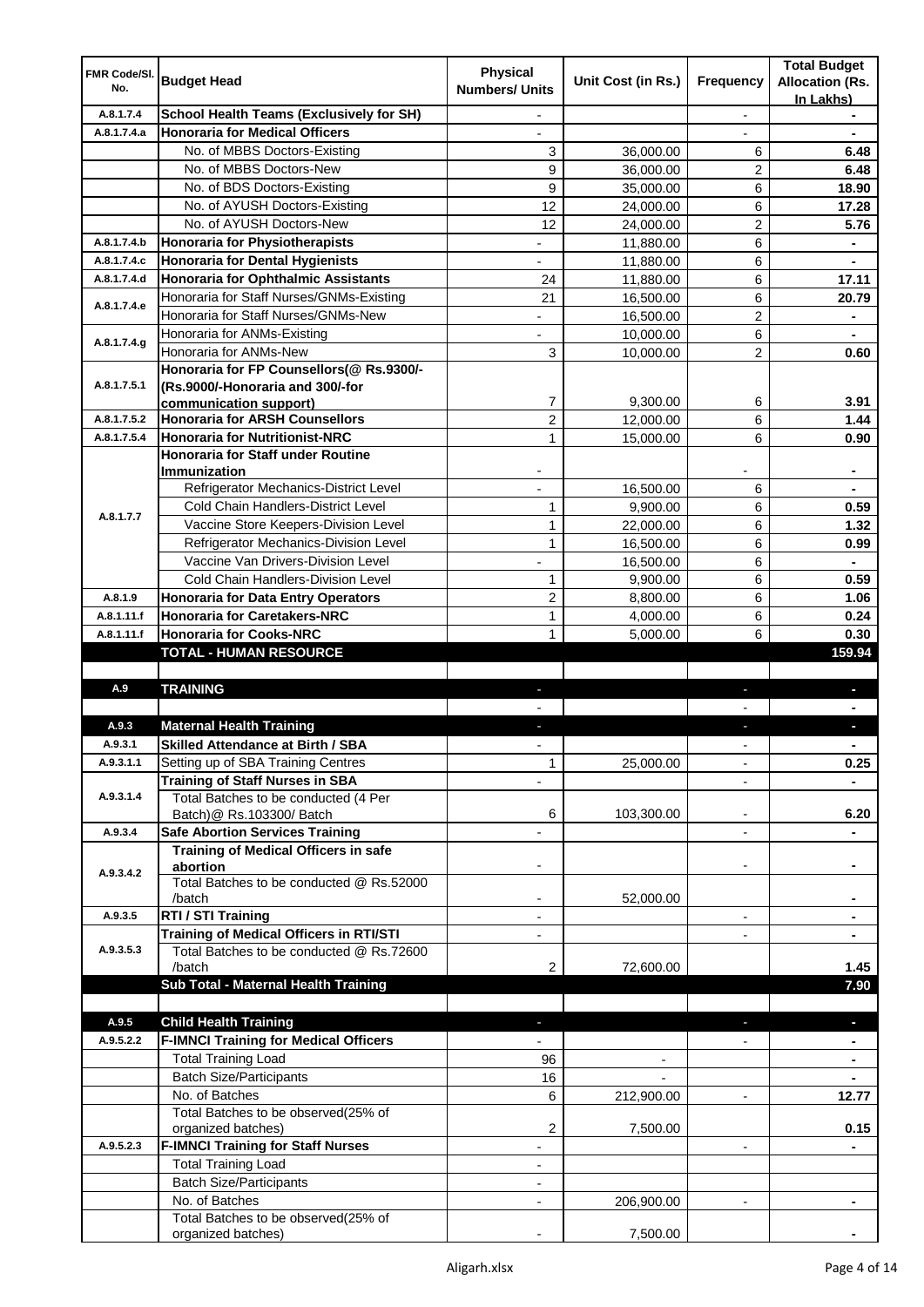| FMR Code/SI.<br>No. | <b>Budget Head</b>                                                             | <b>Physical</b><br><b>Numbers/ Units</b> | Unit Cost (in Rs.) | Frequency                | <b>Total Budget</b><br><b>Allocation (Rs.</b><br>In Lakhs) |
|---------------------|--------------------------------------------------------------------------------|------------------------------------------|--------------------|--------------------------|------------------------------------------------------------|
| A.9.5.5.2.a         | IMNCI Plus(CCSP)-10 Days TOT for<br><b>Physicians</b>                          |                                          |                    |                          |                                                            |
|                     | <b>Total Training Load</b>                                                     |                                          |                    |                          |                                                            |
|                     | <b>Batch Size/Participants</b>                                                 | 24                                       |                    |                          |                                                            |
|                     | No. of Batches                                                                 |                                          | 576,300.00         |                          |                                                            |
|                     | Total Batches to be observed(25% of                                            |                                          |                    |                          |                                                            |
|                     | organized batches)                                                             |                                          | 11,000.00          |                          |                                                            |
|                     | Sub Total- Child Health Training                                               |                                          |                    |                          | 12.92                                                      |
|                     |                                                                                |                                          |                    |                          |                                                            |
| A.9.7               | Adolescent Reproductive and Sexual Health/<br><b>ARSH Training</b>             |                                          |                    |                          |                                                            |
|                     | <b>ARSH training for ANMs/LHVs</b>                                             |                                          |                    |                          | ۰                                                          |
| A.9.7.4             | Total Batches to be conducted@ Rs.71000/                                       |                                          |                    |                          |                                                            |
|                     | Batch                                                                          | 3                                        | 71,000.00          |                          | 2.13                                                       |
|                     | <b>Sub Total- ARSH Training</b>                                                |                                          |                    |                          | 2.13                                                       |
|                     |                                                                                |                                          |                    |                          |                                                            |
| A.9.8.4.2           | <b>Clinical Establishment Act</b>                                              | 1                                        | 798,000.00         | $\overline{\phantom{a}}$ | 7.98                                                       |
|                     |                                                                                |                                          |                    |                          |                                                            |
|                     | <b>TOTAL - Training</b>                                                        | ٠                                        |                    | ٠                        | 30.93                                                      |
|                     |                                                                                |                                          |                    |                          |                                                            |
| A.10                | PROGRAMME MANAGEMENT                                                           | $\blacksquare$                           |                    | J,                       | ٠                                                          |
| A.10.2              | <b>District Programme Management Support</b><br>Unit                           |                                          |                    |                          |                                                            |
|                     | <b>Contractual Staffs for DPMSU</b>                                            |                                          |                    |                          |                                                            |
| A.10.2.1            | Honoraria for District Programme Manager                                       | 1                                        | 32,700.00          | 6                        | 1.96                                                       |
| A.10.2.2            | Honoraria for District Accounts Manager                                        | 1                                        | 26,650.00          | 6                        | 1.60                                                       |
| A.10.2.3            | Honoraria for District Data Manager(District<br>Data cum Account Assistant)    | 1                                        | 18,150.00          | 6                        | 1.09                                                       |
| A.10.2.7            | Honoraria for Office Assistant                                                 | 1                                        | 7,000.00           | 6                        | 0.42                                                       |
| A.10.2.8.1          | Operational Expenses for DPMU unit                                             | 1                                        | 75,000.00          | 6                        | 4.50                                                       |
|                     | Honoraria for District Community Process                                       |                                          |                    |                          |                                                            |
| A.10.2.8.2          | Manager                                                                        | 1                                        | 26,650.00          | 6                        | 1.60                                                       |
|                     | <b>Sub Total - DPMU</b>                                                        |                                          |                    |                          | 11.17                                                      |
|                     |                                                                                |                                          |                    |                          |                                                            |
| A.10.3              | <b>Block Programme Management Unit (BPMU)</b>                                  |                                          |                    |                          |                                                            |
| A.10.3.1            | Honoraria for Block Programme Managers                                         | 12                                       | 20,000.00          | 6                        | 14.40                                                      |
| A.10.3.2            | Honoraria for Block Accounts Managers                                          | 12                                       | 10,000.00          | 6 <sup>1</sup>           | 7.20                                                       |
|                     | <b>Sub Total - DPMU</b>                                                        |                                          |                    |                          | 21.60                                                      |
|                     |                                                                                |                                          |                    |                          |                                                            |
| A.10.6              | <b>Concurrent Audit System</b>                                                 |                                          |                    | $\overline{a}$           | $\blacksquare$                                             |
|                     | Budget For Block Units(Rs.1500 per<br>Block/Quarter)                           | 12                                       | 1,500.00           | 4                        | 0.72                                                       |
|                     | Budget For District (District HO Rs.                                           |                                          |                    |                          |                                                            |
|                     | 4500/Month)                                                                    | 1                                        | 4,500.00           | 12                       | 0.54                                                       |
|                     | <b>Sub Total - Concurrent Audit</b>                                            |                                          |                    |                          | 1.26                                                       |
|                     |                                                                                |                                          |                    |                          |                                                            |
| A.10.7              | <b>Mobility Support, Field Visits</b>                                          |                                          |                    | $\overline{a}$           | $\blacksquare$                                             |
| A.10.7.2            | Mobility Support-DPMU/District (2 Vehicles<br>per District per month)          | 2                                        | 25,000.00          | 12                       | 6.00                                                       |
| A.10.7.3            | Mobility Support-BPMU/Block (1 Vehicle per                                     |                                          |                    |                          |                                                            |
|                     | District per Month)                                                            | 12                                       | 25,000.00          | 12                       | 36.00                                                      |
| A.10.7.4.1          | Mobility Support for Div.PMU Division & AD                                     |                                          |                    |                          |                                                            |
|                     | Offices( 1 vehicle per Division)<br>Sub Total - Mobility Support, Field Visits | 1                                        | 25,000.00          | 12                       | 3.00                                                       |
|                     |                                                                                |                                          |                    |                          | 45.00                                                      |
|                     | <b>TOTAL - Programme Management</b>                                            |                                          |                    |                          | 79.03                                                      |
|                     |                                                                                |                                          |                    |                          |                                                            |
|                     | <b>GRAND TOTAL- RCH FLEXIPOOL</b>                                              |                                          |                    | P.                       | 1,585.39                                                   |
|                     |                                                                                |                                          |                    |                          |                                                            |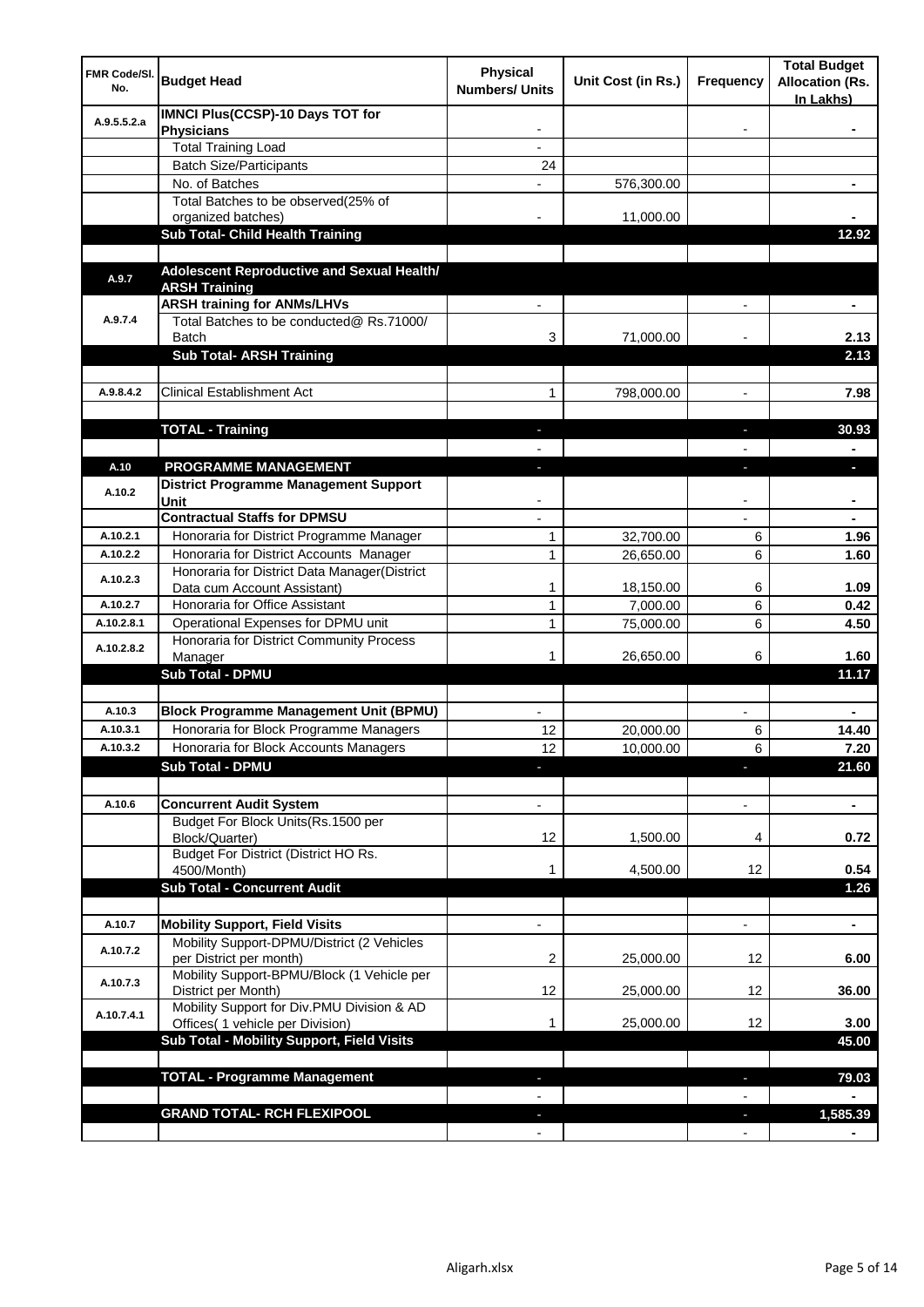| FMR Code/SI.<br>No.         | <b>Budget Head</b>                                                              | Physical<br><b>Numbers/ Units</b> | Unit Cost (in Rs.) | Frequency                | <b>Total Budget</b><br><b>Allocation (Rs.</b><br>In Lakhs) |
|-----------------------------|---------------------------------------------------------------------------------|-----------------------------------|--------------------|--------------------------|------------------------------------------------------------|
| в                           | <b>MISSION FLEXIPOOL</b>                                                        |                                   |                    | P.                       |                                                            |
| <b>B1</b>                   | ASHA                                                                            |                                   |                    |                          |                                                            |
| B1.1.1.4.2                  | ASHA State Trainers - TOT (Module VI&VII)-                                      |                                   |                    |                          |                                                            |
|                             | National Level-Cost of TA/DA                                                    |                                   | 15,000.00          |                          |                                                            |
| B1.1.3.3                    | <b>Incentive for FP</b>                                                         |                                   |                    |                          |                                                            |
|                             | Incentive for ASHA @ Rs. 1000 if a couple                                       |                                   |                    |                          |                                                            |
| B1.1.3.3.1                  | adopts permanent methods after 02<br>children(Assumed that 15.56 % clients      |                                   |                    |                          |                                                            |
|                             | adopts permanent methods after 02                                               |                                   |                    |                          |                                                            |
|                             | children).                                                                      | 853                               | 1,000.00           |                          | 8.53                                                       |
| B1.1.3.5                    | Other incentive                                                                 |                                   |                    |                          |                                                            |
|                             | On taking Complicated On pregnancy cases                                        |                                   |                    |                          |                                                            |
| B1.1.3.5.1                  | or New born cases to the health facility<br>@Rs.150/- case (up to 3 cases/year) | 2,805                             | 150.00             | 3                        | 12.62                                                      |
|                             | Birth & Death Registration (For 30 birth & 9                                    |                                   |                    |                          |                                                            |
| B1.1.3.5.3                  | deaths/ASHA) - Amount Approved 90% Only                                         |                                   |                    |                          |                                                            |
|                             |                                                                                 | 2,805                             | 180.00             |                          | 4.54                                                       |
| B1.1.3.5.5                  | TA/DA for attending Monthly Meetings<br>@Rs.100/Meeting - Amount Approved 90%   |                                   |                    |                          |                                                            |
|                             | Only                                                                            | 2,805                             | 100.00             | 12                       | 30.29                                                      |
|                             | Maternal Death Audit Information                                                |                                   |                    |                          |                                                            |
| B1.1.3.5.6                  | (@Rs.200/Case)-Amount Approved 50%                                              |                                   |                    |                          |                                                            |
|                             | Only                                                                            | 382                               | 200.00             | $\blacksquare$           | 0.38                                                       |
| B <sub>1.1</sub> , 3, 5, 12 | Incentives to ASHA Sangini(@Rs.150 for                                          |                                   |                    |                          |                                                            |
|                             | one field visit and 20 visits per month)                                        | 103                               | 3,000.00           | 10                       | 30.90                                                      |
| B1.1.3.6                    | <b>Other Activities</b>                                                         |                                   |                    |                          |                                                            |
| B1.1.3.6.1                  | ASHA Divas/Annual ASHA Samellan-                                                | 2,850                             | 250.00             |                          | 4.99                                                       |
|                             | (Amount Approved 70% Only)<br><b>ASHA Payment Voucher</b>                       |                                   | 25.00              |                          | 0.71                                                       |
| B1.1.3.6.3                  | <b>ASHA Master Payment Register</b>                                             | 2,850<br>12                       | 150.00             |                          | 0.02                                                       |
|                             | <b>ASHA Sangini Format</b>                                                      | 103                               | 50.00              |                          | 0.05                                                       |
| B1.1.4                      | Awards to ASHA's/Link workers                                                   | 12                                | 5,000.00           | $\overline{\phantom{a}}$ | 0.60                                                       |
|                             | <b>ASHA Resource Centre/ASHA Mentoring</b>                                      |                                   |                    |                          |                                                            |
| B1.1.5                      | Group                                                                           |                                   |                    |                          |                                                            |
| B1.1.5.4                    | Mobility Costs ASHA Mentoring Group for                                         |                                   |                    |                          |                                                            |
|                             | district*4 meetings@Rs.2500/meeting                                             | 4                                 | 2,500.00           |                          | 0.10                                                       |
|                             | <b>Sub Total - ASHA</b>                                                         |                                   |                    |                          | 93.74                                                      |
|                             |                                                                                 |                                   |                    |                          |                                                            |
| <b>B2</b>                   | <b>Untied Funds</b>                                                             | г                                 |                    | ı                        | ٠                                                          |
| <b>B2.1</b>                 | No. of CHCs/SDH and Amount Approved 71%                                         |                                   |                    |                          |                                                            |
|                             | Only                                                                            | 13                                | 50,000.00          | 1                        | 4.62                                                       |
| <b>B2.2</b>                 | No. of PHCs and Amount Approved 93% Only                                        | 34                                | 25,000.00          | 1                        | 7.91                                                       |
|                             | No. of Sub Centres and Amount Approved                                          |                                   |                    |                          |                                                            |
| B <sub>2.3</sub>            | 46% Only                                                                        | 333                               | 10,000.00          | 1                        | 15.32                                                      |
| <b>B2.4</b>                 | No. of VHNSCs and Amount Approved 36%                                           |                                   |                    |                          |                                                            |
|                             | Only                                                                            | 850                               | 10,000.00          | 1                        | 30.60                                                      |
|                             | <b>Sub Total - Untied Funds</b>                                                 |                                   |                    |                          | 58.44                                                      |
|                             |                                                                                 |                                   |                    |                          | $\blacksquare$                                             |
| B.3                         | <b>Annual Maintenance Grants</b>                                                |                                   |                    |                          | a,                                                         |
| <b>B3.1</b>                 | No. of CHCs and Amount Approved 70% Only                                        | 13                                | 100,000.00         | 1                        | 9.10                                                       |
| <b>B3.2</b>                 | No. of PHCs and Amount Approved 69% Only                                        | 34                                | 50,000.00          | 1                        | 11.73                                                      |
| <b>B3.3</b>                 | No. of Sub Centres and Amount Approved                                          |                                   |                    |                          |                                                            |
|                             | 49% Only                                                                        | 210                               | 10,000.00          | 1                        | 10.29                                                      |
|                             | <b>Sub Total - AMG</b>                                                          |                                   |                    |                          | 31.12                                                      |
|                             |                                                                                 |                                   |                    |                          |                                                            |
| B.6                         | <b>Corpus Grants to HMS/RKS</b>                                                 | ٠                                 |                    | J                        | ×.                                                         |
| B6.1                        | District Hospitals (DH+DWH)                                                     | 3                                 |                    |                          |                                                            |
|                             | Amount Approved for District Hospitals                                          |                                   |                    |                          | 12.41                                                      |
| <b>B6.2</b>                 | No. of CHCs and Amount Approved 90% Only                                        | 13                                | 100,000.00         | 1                        | 11.70                                                      |
|                             |                                                                                 |                                   |                    |                          |                                                            |
| B6.3                        | No. of PHCs and Amount Approved 90% Only                                        | 34                                | 50,000.00          | 1                        | 15.30                                                      |
|                             | <b>Sub Total - HMS/RKS</b>                                                      |                                   |                    |                          | 39.41                                                      |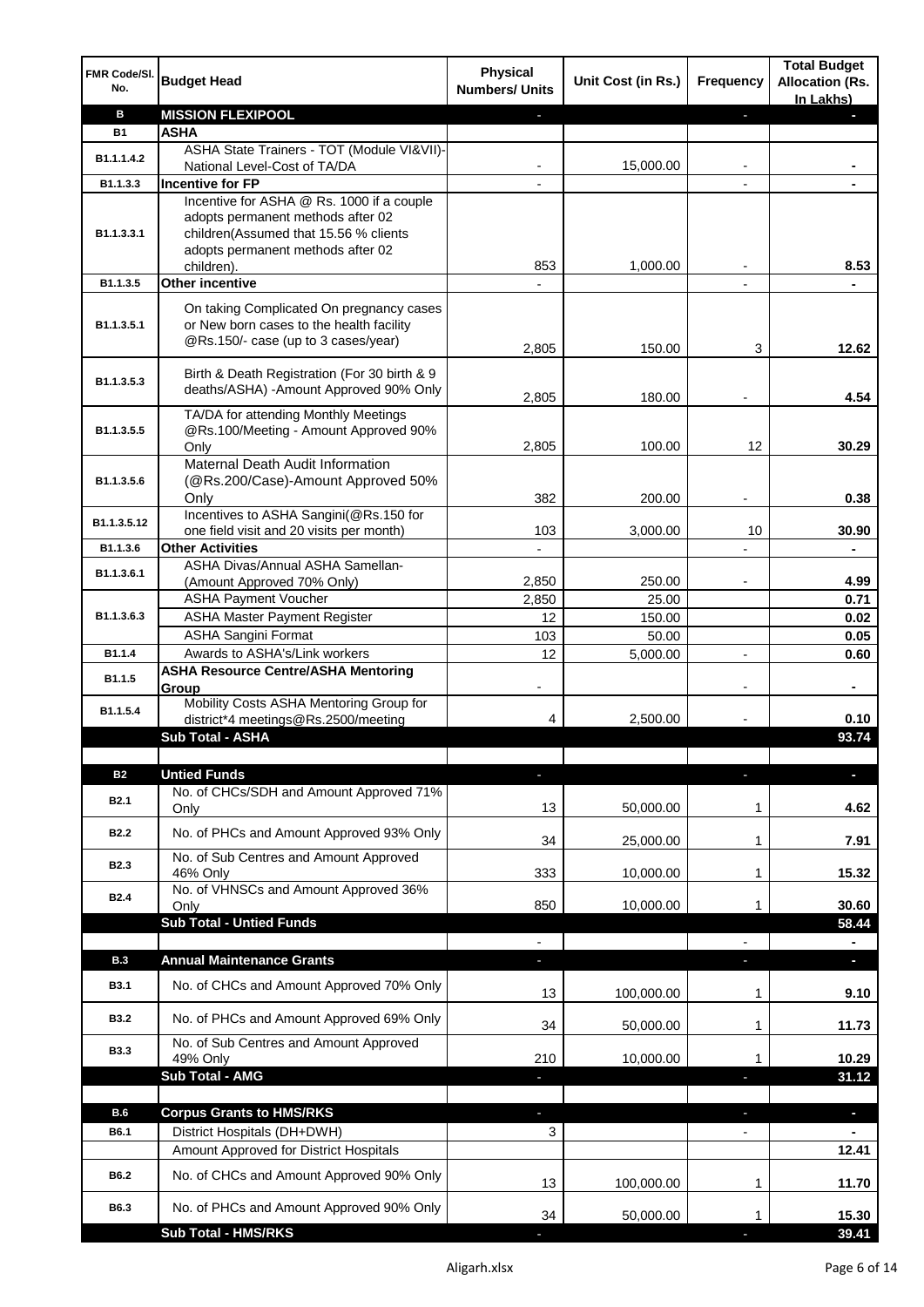| FMR Code/SI.<br>No. | <b>Budget Head</b>                                                                                                                | <b>Physical</b><br><b>Numbers/ Units</b> | Unit Cost (in Rs.) | <b>Frequency</b>         | <b>Total Budget</b><br><b>Allocation (Rs.</b><br>In Lakhs) |
|---------------------|-----------------------------------------------------------------------------------------------------------------------------------|------------------------------------------|--------------------|--------------------------|------------------------------------------------------------|
|                     |                                                                                                                                   |                                          |                    | $\overline{\phantom{a}}$ | $\blacksquare$                                             |
| <b>B9</b>           | <b>Mainstreaming of AYUSH</b>                                                                                                     | a,                                       |                    | P.                       | T.                                                         |
| B.9.1               | Medical Officers (Only AYUSH)                                                                                                     |                                          |                    | $\overline{a}$           |                                                            |
| B.9.1.1             | <b>Contractual Medical Officers</b>                                                                                               | 34                                       | 24,000.00          | 6                        | 48.96                                                      |
| <b>B.9.2</b>        | <b>AYUSH Pharmacists</b>                                                                                                          | 6                                        | 9,000.00           | 6                        | 3.24                                                       |
|                     | <b>Sub Total (AYUSH)</b>                                                                                                          | ٠                                        |                    | ٠                        | 52.20                                                      |
|                     |                                                                                                                                   |                                          |                    |                          | $\blacksquare$                                             |
| <b>B10</b>          | <b>IEC-BCC Activities</b><br>Implementation of BCC/IEC Activities at                                                              | J,                                       |                    | ı                        | $\overline{\phantom{a}}$                                   |
| <b>B.10.2</b>       | district level                                                                                                                    |                                          |                    | $\blacksquare$           | 5.00                                                       |
| B.10.5.2            | Printing of WIFS Cards, Referral Slips, etc                                                                                       | $\overline{\phantom{a}}$                 |                    | $\blacksquare$           | ٠                                                          |
|                     | WIFS Cards for School Children(No. of Cards)                                                                                      |                                          | 4.00               |                          |                                                            |
|                     | Sub Total (IEC/BCC)                                                                                                               |                                          |                    |                          | 5.00                                                       |
| <b>B15</b>          | <b>Planning, Implementation and Monitoring</b>                                                                                    |                                          |                    |                          |                                                            |
| B <sub>15.2</sub>   | <b>Quality Assurance</b>                                                                                                          |                                          |                    |                          | ٠                                                          |
| B15.2.2             | <b>Quality Assurance Committees</b>                                                                                               | $\overline{\phantom{a}}$                 |                    | $\overline{\phantom{0}}$ | ۰                                                          |
|                     | <b>Division Level</b>                                                                                                             |                                          |                    |                          |                                                            |
|                     | One time establishment @ Rs. 1.00 Lakh/<br>Division (Amount Approved 50% Only)                                                    | 1                                        | 100,000.00         | 1                        | 0.50                                                       |
|                     | Operational Expenses @Rs. 5000/month/<br>division (Amount Approved 50% Only)                                                      | 1                                        | 5,000.00           | 12                       | 0.30                                                       |
|                     | <b>District Level</b>                                                                                                             |                                          |                    |                          |                                                            |
|                     | One time establishment @ Rs. 1.00 Lakh/<br>District (Amount Approved 50% Only)                                                    | 1                                        | 100,000.00         | 1                        | 0.50                                                       |
|                     | Operational Expenses @Rs. 5000/ Month/<br>District (Amount Approved 50% Only)                                                     | 1                                        | 5,000.00           | 12                       | 0.30                                                       |
| B15.2.4             | <b>Review meetings</b>                                                                                                            | $\blacksquare$                           |                    | -                        | $\blacksquare$                                             |
| B15.2.4.2           | <b>Division Level</b>                                                                                                             |                                          |                    | $\overline{\phantom{a}}$ | ۰                                                          |
|                     | Review meetings @ Rs 10000/- per meeting<br>for 4 meeting per division (Amount Approved<br>50% Only)                              | 1                                        | 10,000.00          | 4                        | 0.20                                                       |
|                     | <b>District Level</b>                                                                                                             |                                          |                    |                          |                                                            |
|                     | Review meetings @ Rs 10000/- per meeting<br>for 4 meeting per District (Amount Approved<br>50% Only)                              | 1                                        | 10,000.00          | 4                        | 0.20                                                       |
| B15.2.5             | <b>Other Block Level Activities</b>                                                                                               |                                          |                    |                          |                                                            |
| B15.2.5.1           | <b>Block QA visioning meeting (Orienting</b><br><b>Block Officials on Facility Solutions Levels-</b><br>Amount Approved 50% Only) | 1                                        | 35,000.00          | 1                        | 0.18                                                       |
| B15.2.5.2           | Quality Management System (QMS) training                                                                                          |                                          |                    |                          |                                                            |
|                     | workshop - (Amount Approved 50% Only)                                                                                             | 1                                        | 100,000.00         | 1                        | 0.50                                                       |
|                     | <b>Sub Total - Quality Assurance</b>                                                                                              | J,                                       |                    | ÷.                       | 2.68                                                       |
|                     |                                                                                                                                   |                                          |                    |                          | ٠                                                          |
| B15.3               | <b>Monitoring and Evaluation</b>                                                                                                  |                                          |                    |                          |                                                            |
| B15.3.1.6.3         | Honoraria of Data Entry Operators for MCTS                                                                                        | 12                                       | 11,000.00          | 6                        | 7.92                                                       |
| B15.3.2             | <b>Computerization HMIS and E-governance</b>                                                                                      |                                          |                    |                          | ä,                                                         |
|                     | HMIS Operational Cost (excluding HR & Trainings)-<br>Expenses for Internet @1500/month/                                           |                                          |                    |                          |                                                            |
|                     | computer for 951 Nos                                                                                                              | 15                                       | 1,500.00           | 12                       | 2.70                                                       |
|                     | Expenses for Internet Rs.750/pm/block<br>computer(new) for 820 Nos.                                                               | 12                                       | 750.00             | 12                       | 1.08                                                       |
| B15.3.2.1.a         | Expenses for Internet Data Card<br>@Rs.750/pm/Computer (new) for 75 Nos.                                                          | 1                                        | 750.00             | 12                       | 0.09                                                       |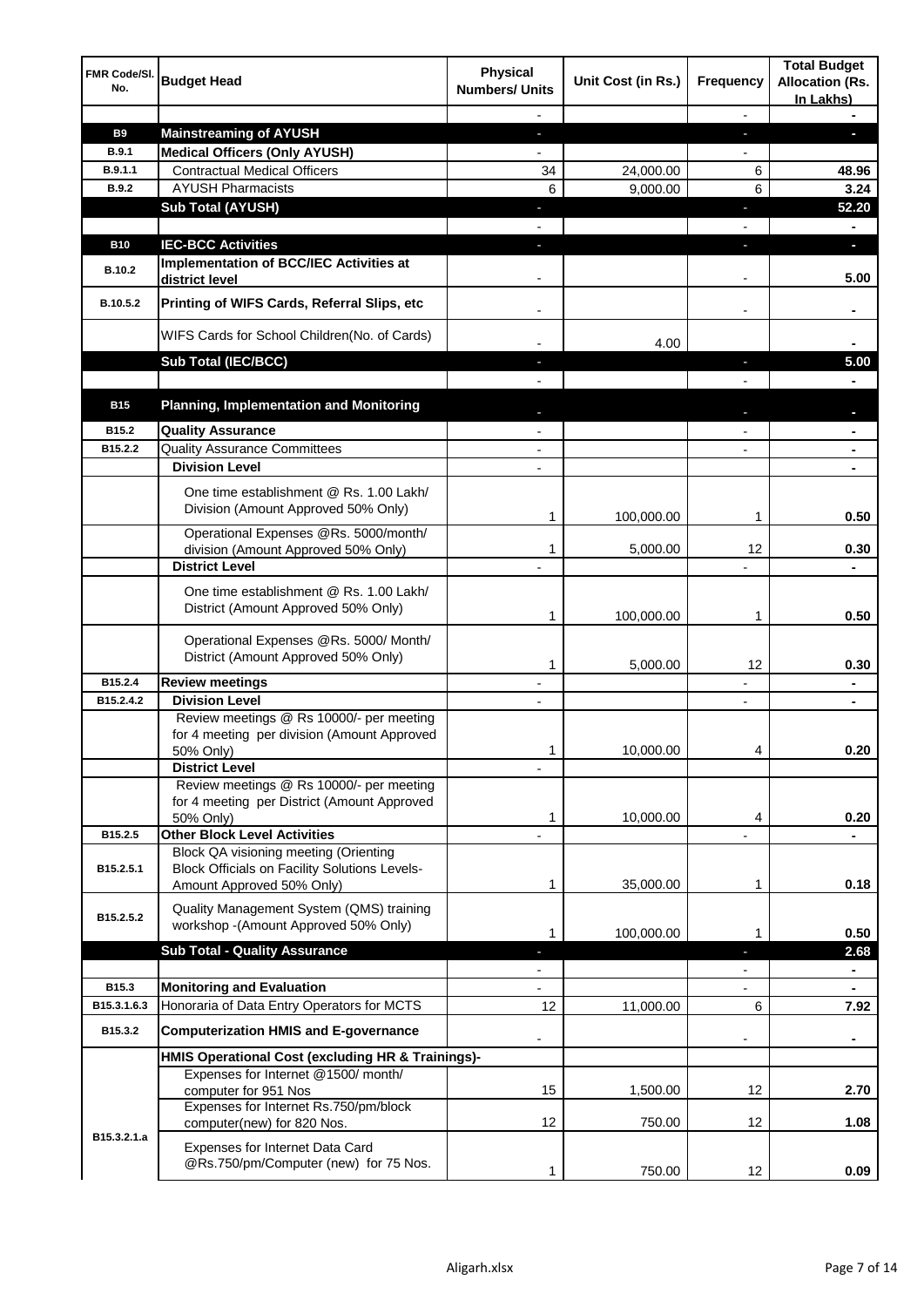| <b>FMR Code/SI.</b><br>No. | <b>Budget Head</b>                                                                                         | <b>Physical</b><br><b>Numbers/ Units</b> | Unit Cost (in Rs.) | <b>Frequency</b>         | <b>Total Budget</b><br><b>Allocation (Rs.</b><br>In Lakhs) |
|----------------------------|------------------------------------------------------------------------------------------------------------|------------------------------------------|--------------------|--------------------------|------------------------------------------------------------|
|                            | Expenses for Internet Data Card<br>@Rs.750/pm/Computer (new) for 18 Nos.                                   | 1                                        | 750.00             | 12                       | 0.09                                                       |
| B15.3.2.1.d                | <b>Other Office and admin expenses</b>                                                                     |                                          |                    |                          |                                                            |
| B15.3.2.1.d.2              | Maintenance of Computers/AMC/etc -HMIS<br>(Block -PHC/CHC, CH, CMF (M/F) Old<br>@Rs. 4000/unit for 951 no. | 15                                       | 4,000.00           | 1                        | 0.60                                                       |
| B15.3.2.1.d.3              | Purchase of computer consumables/Admin<br>Expenses @ Rs.1000.00 for 951 no.-Six<br><b>Months</b>           | 15                                       | 1,000.00           | 6                        | 0.90                                                       |
| B15.3.2.2.a                | MCTS Operational Cost (excluding HR &<br>Trainings)                                                        |                                          |                    |                          |                                                            |
| B15.3.2.2.b                | Procurement of<br>computers/Printers/Cartridges ,etc. -<br>@50,000.00/Computer Systems for 820 No.         | 12                                       | 50,000.00          | $\mathbf{1}$             | 6.00                                                       |
| B15.3.2.2.d                | Other Office and admin expenses<br>@12,000.00 per year -820 No. (New)                                      | 12                                       | 12,000.00          | 1                        | 1.44                                                       |
| B15.3.3                    | Other M & E Activities                                                                                     | $\overline{a}$                           |                    | $\mathbf{r}$             |                                                            |
| B15.3.3.5                  | Review Meetings for MCTS @ Rs<br>4,000/meeting for 12 meetings<br>Sub Total - Monitoring and Evaluation    | 1                                        | 4,000.00           | 12                       | 0.48<br>21.30                                              |
|                            |                                                                                                            |                                          |                    |                          |                                                            |
| <b>B.16</b>                | <b>PROCUREMENT</b>                                                                                         |                                          |                    |                          |                                                            |
| B16.1.1                    | <b>Procurement of Equipments: MH</b>                                                                       |                                          |                    | $\overline{a}$           | $\blacksquare$                                             |
| B16.1.1.2                  | MVA /EVA Kits for Safe Abortion services                                                                   | 13                                       | 2,500.00           | $\overline{a}$           | 0.33                                                       |
| B16.1.6                    | <b>Equipments for ARSH/ School Health</b>                                                                  | $\overline{a}$                           |                    | $\overline{\phantom{a}}$ |                                                            |
| B16.1.6.1                  | Equipments for ARSH Clinics (New)                                                                          | $\overline{2}$                           | 15,000.00          | 1                        | 0.30                                                       |
|                            | <b>Sub Total (Procurement of Equipments)</b>                                                               |                                          |                    |                          | 0.63                                                       |
|                            |                                                                                                            |                                          |                    |                          |                                                            |
| B.16.2.1<br>B.16.2.1.2     | Drugs & supplies for MH<br>Drugs for Safe Abortion (No. of MMA                                             | $\overline{\phantom{a}}$                 |                    | $\blacksquare$           | $\blacksquare$                                             |
|                            | estimated in year 2013-14)                                                                                 | 831                                      | 200.00             | $\overline{\phantom{a}}$ | 1.66                                                       |
| B.16.2.4                   | <b>Supplies for IMEP</b>                                                                                   | $\overline{a}$                           |                    | $\blacksquare$           | ä,                                                         |
| B.16.2.4.1                 | Bio-Medical Waste Management-District<br>level                                                             |                                          |                    | ÷,                       | 38.30                                                      |
| B.16.2.4.2                 | Bio-Medical Waste Management-CHC level                                                                     |                                          |                    |                          | 20.45                                                      |
| B.16.2.4.3                 | Cleaning/Washing, House keeping and<br>Laundry Management - District Level                                 |                                          |                    | $\overline{a}$           | 63.05                                                      |
| B.16.2.4.4                 | Cleaning/Washing, House keeping and<br>Laundry Management - CHC/PHC Level                                  |                                          |                    |                          | 31.83                                                      |
|                            | <b>ASHA Drug Kits</b>                                                                                      |                                          |                    |                          |                                                            |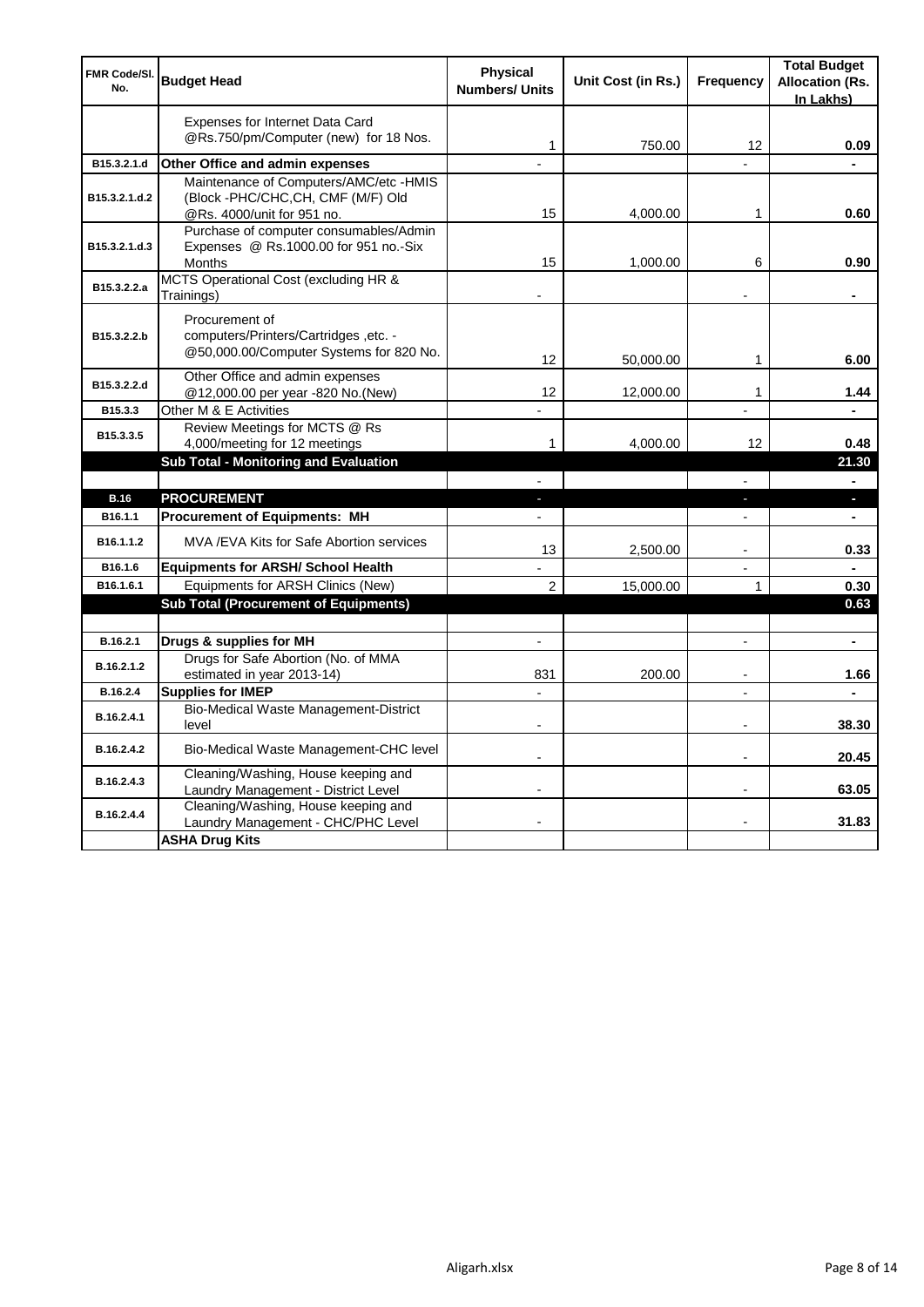| FMR Code/SI.<br>No. | <b>Budget Head</b>                                                     | Physical<br><b>Numbers/ Units</b> | Unit Cost (in Rs.) | Frequency                | <b>Total Budget</b><br><b>Allocation (Rs.</b><br>In Lakhs) |
|---------------------|------------------------------------------------------------------------|-----------------------------------|--------------------|--------------------------|------------------------------------------------------------|
| B.16.2.5.2          | Drug Kit replenishment for ASHAs @ Rs.<br>300/ASHA                     | 2,153                             | 300.00             |                          | 6.46                                                       |
| B.16.2.6            | Drugs & supplies for WIFS                                              |                                   |                    | $\overline{a}$           |                                                            |
|                     | For Govt. & Govt. aided Schools (Classes VI<br>to XII)                 |                                   |                    |                          |                                                            |
|                     | <b>Total Beneficiaries</b>                                             | 78,412                            |                    |                          |                                                            |
|                     | IFA Tables Required at District (                                      |                                   |                    |                          |                                                            |
| B.16.2.6.1          | Beneficiary* 52 Tabs)                                                  | 4,077,402                         | 0.12               | $\overline{\phantom{a}}$ | 4.89                                                       |
| B.16.2.6.2          | Albendazole Tablets Required at District<br>(Beneficiary *2 Tabs)      | 156,823                           | 1.00               | $\overline{\phantom{a}}$ | 1.57                                                       |
| B.16.2.7            | Drugs & Supplies under SHP                                             | ÷,                                |                    | $\overline{\phantom{a}}$ | $\blacksquare$                                             |
|                     | <b>For Aganwadi Centres</b>                                            |                                   |                    |                          | ٠                                                          |
|                     | Expected No. of Children at AWCs                                       | 75,975                            |                    |                          |                                                            |
|                     | No. of IFA Bottles (One bottle of 100                                  |                                   |                    |                          |                                                            |
|                     | ml./child)                                                             | 75,975                            | 10.00              |                          | 7.60                                                       |
|                     | Albendazole Tablets (2 tablets per Child)                              | 151,950                           | 1.00               |                          | 1.52                                                       |
|                     | For Primary Schools(For Govt. & Govt.<br>aided Schools Classes I to V) |                                   |                    |                          |                                                            |
|                     | Expected No. of Children in Schools                                    | 141,880                           |                    |                          |                                                            |
|                     | No. of Tablets Required at District (52                                |                                   |                    |                          |                                                            |
|                     | Tabs./ Beneficiary)                                                    | 7,377,765                         | 0.12               |                          | 8.85                                                       |
|                     | No. of Tablets Required at District (2 Tabs./                          |                                   |                    |                          |                                                            |
|                     | Beneficiary)                                                           | 283,760                           | 1.00               |                          | 2.84                                                       |
|                     | <b>Medicines for Teams</b>                                             |                                   |                    |                          |                                                            |
|                     | No. of Blocks                                                          | 12                                |                    |                          |                                                            |
|                     | First Time Medicines For Teams (2 Teams                                |                                   |                    |                          |                                                            |
|                     | in Each Block)                                                         | 24                                | 18,000.00          |                          | 4.32                                                       |
|                     | Sub Total (Procurement of Drugs & Supplies)                            |                                   |                    |                          | 193.34                                                     |
|                     |                                                                        |                                   |                    |                          |                                                            |
| <b>B.17</b>         | <b>Drugs Warehouses/Logistics Management</b>                           |                                   |                    |                          |                                                            |
|                     | Honoraria of Staff at Regional Drug<br>Warehouse                       |                                   |                    |                          |                                                            |
|                     | Accountant                                                             |                                   | 10,000.00          | 6                        |                                                            |
|                     | Computer Operator Cum Store Keeper                                     | $\overline{a}$                    | 10,000.00          | 6                        |                                                            |
|                     | Fork-Lift Operator cum Mechanic                                        |                                   | 6,500.00           | 6                        |                                                            |
| B.17.1              | Fourth class / Loader                                                  |                                   | 6,500.00           | 6                        |                                                            |
|                     | Generator Operator cum Electrician                                     |                                   | 5,000.00           | 6                        |                                                            |
|                     | Sweeper                                                                |                                   | 3,500.00           | 6                        |                                                            |
|                     | <b>Armed Guards</b>                                                    |                                   |                    |                          |                                                            |
|                     |                                                                        |                                   | 6,335.00           | 6                        |                                                            |
|                     | <b>General Guards</b>                                                  |                                   | 5,157.00           | 6                        |                                                            |
|                     | Gardener                                                               |                                   | 3,000.00           | 6                        |                                                            |
|                     | Honoraria of Staff at District Drug<br>Warehouse                       |                                   |                    |                          |                                                            |
|                     | Computer Operator Cum Store Keeper                                     |                                   | 10,000.00          | 6                        |                                                            |
| B.17.3              | Generator Operator Cum Mechanic/Electricia                             |                                   | 5,000.00           | 6                        |                                                            |
|                     | Loader                                                                 |                                   | 5,000.00           | 6                        | ۰                                                          |
|                     | Choukidar                                                              |                                   | 5,000.00           | 6                        |                                                            |
|                     | Part-time Sweeper                                                      |                                   | 2,500.00           | 6                        | $\blacksquare$                                             |
| <b>B.17.4</b>       | <b>Others</b>                                                          |                                   |                    | $\overline{a}$           |                                                            |
| B.17.4.1            | Operational Cost for Regional Drug ware House                          | $\blacksquare$                    |                    | $\blacksquare$           |                                                            |
|                     | <b>Electricity Charges</b>                                             |                                   |                    |                          | ۰                                                          |
|                     |                                                                        |                                   |                    |                          |                                                            |
|                     | Telephone Charges                                                      |                                   |                    |                          | $\blacksquare$                                             |
|                     | POL & Maintenance of DG Sets                                           |                                   |                    |                          | $\blacksquare$                                             |
|                     | Stationary                                                             |                                   |                    |                          | ٠                                                          |
|                     | Contingency                                                            |                                   |                    |                          |                                                            |
|                     | <b>Sub Total-Drug Ware Houses</b>                                      |                                   |                    |                          |                                                            |
|                     | <b>GRAND TOTAL- MISSION FLEXIPOOL</b>                                  |                                   |                    |                          | 497.85                                                     |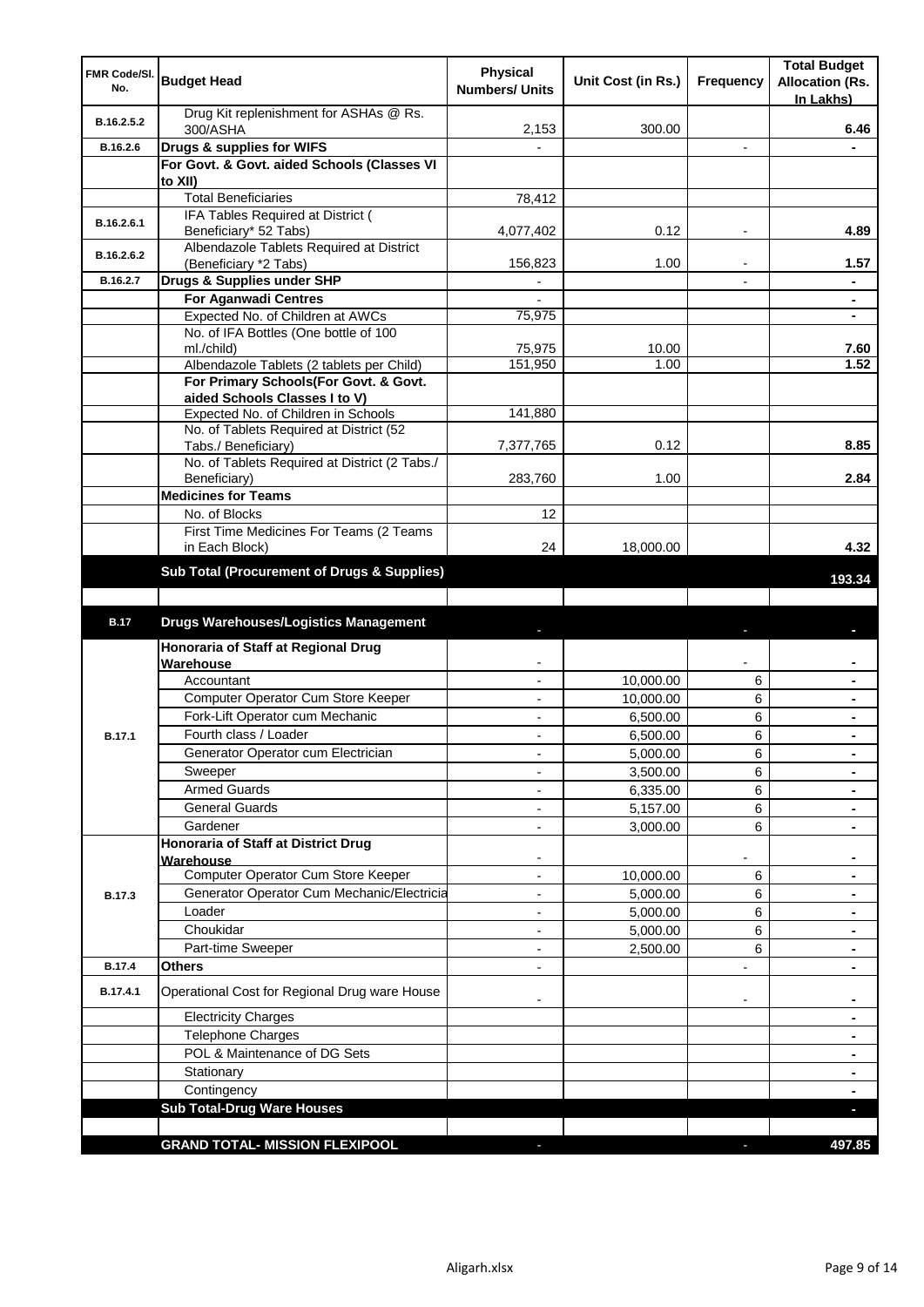| FMR Code/SI.<br>No. | <b>Budget Head</b>                                                                        | <b>Physical</b><br><b>Numbers/ Units</b> | Unit Cost (in Rs.) | Frequency                | <b>Total Budget</b><br><b>Allocation (Rs.</b><br>In Lakhs) |
|---------------------|-------------------------------------------------------------------------------------------|------------------------------------------|--------------------|--------------------------|------------------------------------------------------------|
|                     |                                                                                           |                                          |                    |                          |                                                            |
| $\mathbf c$         | <b>IMMUNISATION</b>                                                                       | $\overline{\phantom{a}}$                 |                    | P.                       |                                                            |
| C.1                 | RI strengthening project (Review meeting,                                                 |                                          |                    |                          |                                                            |
|                     | Mobility support, Outreach services etc)<br>Mobility Support for supervision for district |                                          |                    |                          |                                                            |
| C.1.a               | level officers @Rs 250000/- Year                                                          | 1                                        | 250,000.00         | $\overline{a}$           | 2.50                                                       |
|                     | Mobility support for supervision at State                                                 |                                          |                    |                          |                                                            |
| C.1.b               | level                                                                                     |                                          |                    |                          |                                                            |
|                     | Printing and dissemination of Immunization                                                |                                          |                    |                          |                                                            |
| C.1.c               | cards, tally sheets, monitoring forms etc.@                                               |                                          |                    |                          |                                                            |
|                     | Rs 10 /- Beneficiary                                                                      |                                          |                    |                          |                                                            |
|                     |                                                                                           | 117,560                                  | 10.00              |                          | 11.76                                                      |
| C.1.d               | Support for Quarterly State level review<br>meetings of district officer                  |                                          |                    |                          |                                                            |
|                     | Quarterly review meetings exclusive for RI                                                |                                          |                    |                          |                                                            |
|                     | at district level with Block Mos, CDPO, and                                               |                                          |                    |                          |                                                            |
| C.1.e               | other stake holders (@ Rs 100/- per                                                       |                                          |                    |                          |                                                            |
|                     | participant(5 participant / block)                                                        | 240                                      | 100.00             |                          | 0.24                                                       |
|                     | Quarterly review meetings exclusive for RI                                                |                                          |                    |                          |                                                            |
|                     | at block level @Rs 50/- per person as                                                     |                                          |                    |                          |                                                            |
| C.1.f               | honorarium/Asha(For travel) & Rs 25 per                                                   |                                          |                    |                          |                                                            |
|                     | person at the disposal of MOIC for meeting<br>expenses (Refreshment, stationery and       |                                          |                    |                          |                                                            |
|                     | mis.)                                                                                     | 8,784                                    | 75.00              |                          | 6.59                                                       |
|                     | Focus on slum & underserved areas in                                                      |                                          |                    |                          |                                                            |
|                     | urban areas/alternative vaccinator for slums                                              |                                          |                    |                          |                                                            |
|                     | (Hiring of ANM @ 450/-per session for four                                                |                                          |                    |                          |                                                            |
| C.1.g               | sessions/month/slum of 10000 population                                                   |                                          |                    |                          |                                                            |
|                     | and Rs.300/ month as contingency per slum                                                 |                                          |                    |                          |                                                            |
|                     | i.e.Rs.2100/-month/slum of 10000                                                          |                                          |                    |                          |                                                            |
|                     | population)<br>Mobilization of children through ASHA or                                   | 960                                      | 2,100.00           |                          | 20.16                                                      |
| C.1.h               | other mobilizers(@Rs 150/-per session)                                                    | 32,387                                   | 150.00             |                          | 48.58                                                      |
|                     | Alternative vaccine delivery in hard to reach                                             |                                          |                    |                          |                                                            |
| C.1.i               | areas(@Rs 150/-per session)                                                               | 720                                      | 150.00             |                          | 1.08                                                       |
| C.1.j               | Alternative Vaccine Delivery in other                                                     |                                          |                    |                          |                                                            |
|                     | areas(@Rs. 75/- per session)                                                              | 31,667                                   | 75.00              | $\overline{\phantom{a}}$ | 23.75                                                      |
| C.1.k               | To develop micro plan at sub-centre level(@                                               |                                          |                    |                          |                                                            |
|                     | Rs 100/- per sub centre)<br>For consolidation of micro plans at block                     | 333                                      | 100.00             |                          | 0.33                                                       |
| C.1.1               | level (@ Rs 1000/-per block per PHC and                                                   |                                          |                    |                          |                                                            |
|                     | Rs 2000/- per district)                                                                   | 15                                       | 1,000.00           |                          | 0.15                                                       |
|                     | POL for vaccine delivery from State to                                                    |                                          |                    |                          |                                                            |
| C.1.m               | district and from district to PHC/CHCs(@ Rs                                               |                                          |                    |                          |                                                            |
|                     | 150000/- per district per year)                                                           | 1                                        | 150,000.00         | $\overline{a}$           | 1.50                                                       |
|                     | Consumables for computer including                                                        |                                          |                    |                          |                                                            |
| C.1.n               | provision for internet access for RIMS (@                                                 | 1                                        | 400.00             | 12                       | 0.05                                                       |
|                     | Rs 400/- per month per district)<br>Red/Black plastic bags etc.(@ Rs 3 per bag            |                                          |                    |                          |                                                            |
| C.1.o               | and 2 bags per session)                                                                   | 32,387                                   | 3.00               | 2                        | 1.94                                                       |
|                     | Hub Cutter/Bleach/Hypochlorite solution/                                                  |                                          |                    |                          |                                                            |
| C.1.p               | Twin buckets(@ Rs 1200/- per PHC/CHC                                                      |                                          |                    |                          |                                                            |
|                     | per year)                                                                                 | 18                                       | 1,200.00           | $\overline{\phantom{a}}$ | 0.22                                                       |
| C.1.q               | Safety Pits(@ Rs 5250/- per pit)                                                          | $\overline{7}$                           | 5,250.00           | $\overline{\phantom{a}}$ | 0.37                                                       |
|                     | Other Specific requirement                                                                |                                          |                    |                          |                                                            |
|                     | Fund for annual maintenance operation of                                                  |                                          |                    |                          |                                                            |
|                     | WIC/WIF at division level @ Rs.40000/unit<br>of WIC/WIF                                   | 1                                        | 40,000.00          |                          | 0.40                                                       |
|                     | POL for generators and operational                                                        |                                          |                    |                          |                                                            |
|                     | expenses at divisional vaccine storage point                                              |                                          |                    |                          |                                                            |
| C.1.r               | @ Rs 2.00 Lakhs/ year/division vaccine                                                    |                                          |                    |                          |                                                            |
|                     | store points                                                                              | 1                                        | 200,000.00         |                          | 2.00                                                       |
|                     | Electricity bill for WIC/WIF AT state and                                                 |                                          |                    |                          |                                                            |
|                     | divisional level @ Rs 1.50Lakhs/year                                                      |                                          |                    |                          |                                                            |
|                     | /division store points                                                                    | 1                                        | 150,000.00         |                          | 1.50                                                       |
|                     | <b>AEFI Kits</b>                                                                          | 69                                       | 200.00             |                          | 0.14                                                       |
| C.2                 | <b>Salary of Contractual Staffs</b>                                                       | $\blacksquare$                           |                    | $\overline{\phantom{a}}$ | $\blacksquare$                                             |
| C.2.2               | Computer Assistants at District level                                                     | 1                                        | 10,000.00          | 6                        | 0.60                                                       |
| C.3                 | <b>Training under Immunisation</b>                                                        |                                          |                    |                          | $\blacksquare$                                             |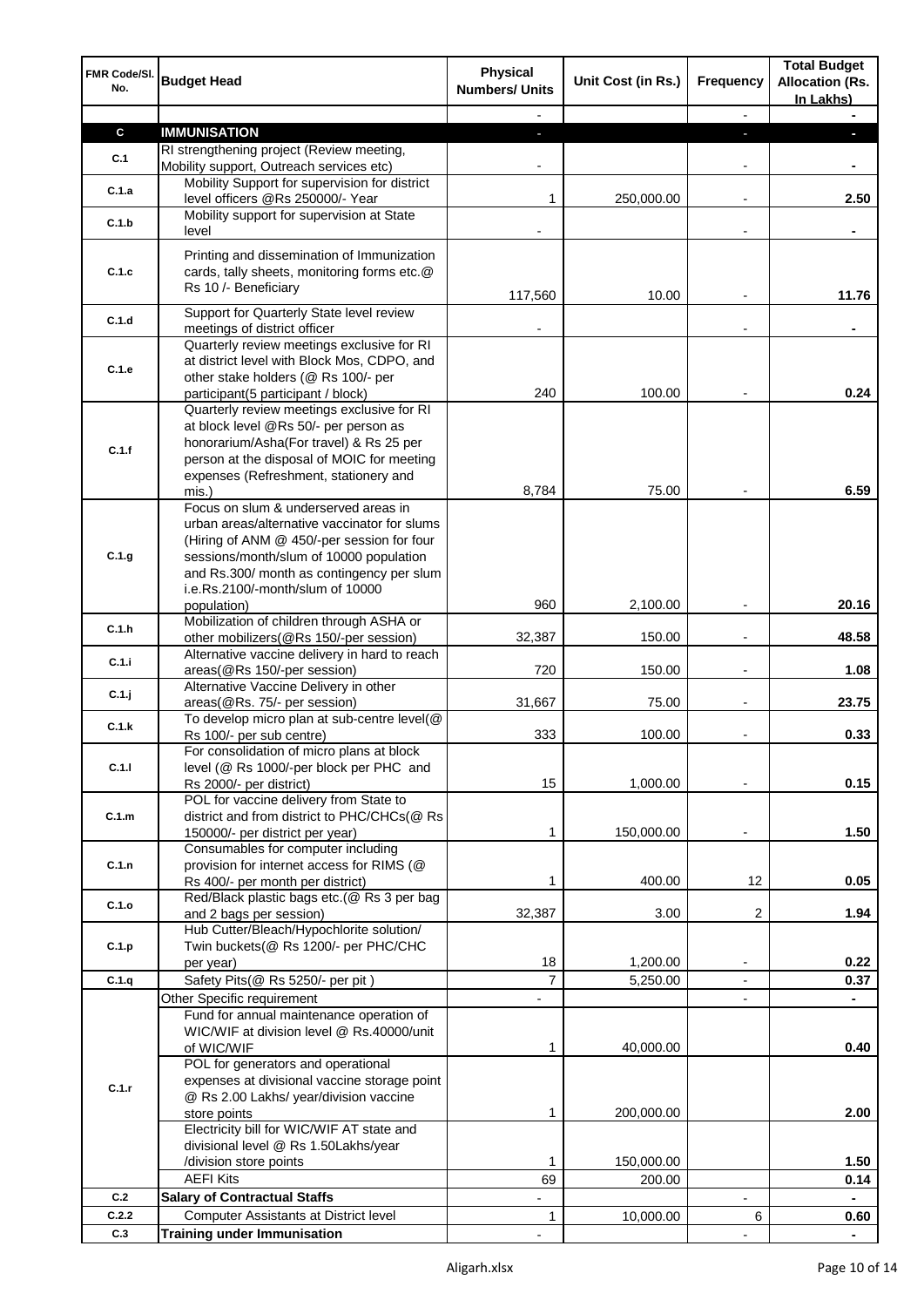| FMR Code/SI.<br>No. | <b>Budget Head</b>                                                                     | <b>Physical</b><br><b>Numbers/ Units</b> | Unit Cost (in Rs.) | Frequency | <b>Total Budget</b><br><b>Allocation (Rs.</b><br>In Lakhs) |
|---------------------|----------------------------------------------------------------------------------------|------------------------------------------|--------------------|-----------|------------------------------------------------------------|
|                     | District level Orientation training including                                          |                                          |                    |           |                                                            |
|                     | Hep B, Measles, AEFI & JE(wherever                                                     |                                          |                    |           |                                                            |
| C.3.1               | required) for 2 days ANM, Multi Purpose                                                |                                          |                    |           |                                                            |
|                     | Health Worker (Male), LHV, Health<br>Assistant (Male/Female), Nurse Midwives,          |                                          |                    |           |                                                            |
|                     | BEEs & other staff (as per RCH norms) @                                                |                                          |                    |           |                                                            |
|                     | <b>Rs 46200/batch</b>                                                                  | 17                                       | 46,200.00          |           | 7.85                                                       |
|                     | Three day training including Hep B, Measles                                            |                                          |                    |           |                                                            |
| C.3.2               | & JE(wherever required) of Medical Officers                                            |                                          |                    |           |                                                            |
|                     | of RI using revised MO training module) @                                              | 1                                        | 65,600.00          |           | 0.66                                                       |
|                     | Rs 65600/ batch<br>Two days cold chain handlers training for                           |                                          |                    |           |                                                            |
|                     | block level cold chain handlers by State and                                           |                                          |                    |           |                                                            |
| C.3.4               | district cold chain officers @ Rs                                                      |                                          |                    |           |                                                            |
|                     | 26600/batch                                                                            | 1                                        | 26,600.00          |           | 0.27                                                       |
|                     | One day training of block level data handlers                                          |                                          |                    |           |                                                            |
| C.3.5               | by DIOs and District cold chain officer to<br>train about the reporting formats of     |                                          |                    |           |                                                            |
|                     | immunization @ Rs 300/ person                                                          | 13                                       | 300.00             |           | 0.04                                                       |
|                     | Intensified immunization training of front                                             |                                          |                    |           |                                                            |
| C.3.6               | line workers @ Rs 86660/batch                                                          | 18                                       | 86,660.00          |           | 15.60                                                      |
| C.4                 | <b>Cold Chain Maintenance</b>                                                          |                                          |                    |           |                                                            |
|                     | Cold chain maintenance at PHC/CHC Level                                                |                                          |                    |           |                                                            |
|                     | (@Rs. 750/PHC/CHC per year)<br>Cold chain maintenance at District Level                | 17                                       | 750.00             |           | 0.13                                                       |
|                     | (@Rs. 15000/year)                                                                      | 1                                        | 15,000.00          |           | 0.15                                                       |
|                     | Asha Incentives- for full immunization @                                               |                                          |                    |           |                                                            |
|                     | RS.100 per child for full immunization in first                                        |                                          |                    |           |                                                            |
| C.5                 | year and Rs.50 per child for ensuring                                                  |                                          |                    |           |                                                            |
|                     | complete immunization up to 2nd year of                                                | 100,353                                  | 150.00             |           | 141.83                                                     |
|                     | age.(94.22% of the fund)<br><b>TOTOAL - ROUTINE IMMUNIZATION</b>                       |                                          |                    |           | 290.37                                                     |
|                     |                                                                                        |                                          |                    |           |                                                            |
|                     | <b>National Disease Control Programmes</b>                                             |                                          |                    |           |                                                            |
| D                   |                                                                                        |                                          |                    |           |                                                            |
|                     |                                                                                        |                                          |                    |           |                                                            |
|                     | <b>Integrated Disease Surveillance Project</b>                                         |                                          |                    |           |                                                            |
| Ε                   | (IDSP)                                                                                 |                                          |                    |           |                                                            |
| E.1                 | Operational Costs (Rs. 25000/0 per Month)                                              |                                          |                    |           |                                                            |
|                     | including 10 Medical Colleges                                                          |                                          |                    |           | 3.00                                                       |
| E.2                 | Remuneration for Contractual Human Resource                                            |                                          |                    |           | ۰                                                          |
| E.2.1               | Epidemiologist (Rs. 27500-44000)                                                       |                                          |                    |           | 3.96                                                       |
| E.2.2               | Microbiologist (Rs. 27500-44000)                                                       |                                          |                    |           |                                                            |
| E.3.2               | Data Manager (Rs. 18000 per Mth)                                                       |                                          |                    |           | 2.16                                                       |
| E.3.3               | Data Entry Operator (Rs. 11000/mth)                                                    |                                          |                    |           | 2.31                                                       |
|                     | Training                                                                               |                                          |                    |           |                                                            |
|                     | Medical Officers (3 days) @ Rs 50000 /                                                 |                                          |                    |           |                                                            |
| E.8                 | Batch, for one batch                                                                   |                                          |                    |           | ۰                                                          |
|                     | <b>Hospital Pharmacists/Nurses Training (1)</b><br>day) @ Rs.38000 / Batch for 1 batch |                                          |                    |           |                                                            |
|                     | One Day Training of Medical College Doctors                                            |                                          |                    |           | 0.50                                                       |
| E.8                 | Costs on account of Newly Formed Districts                                             |                                          |                    |           |                                                            |
|                     | <b>TOTAL-IDSP</b>                                                                      |                                          |                    |           | 11.93                                                      |
|                     |                                                                                        |                                          |                    |           |                                                            |
| F                   | <b>National Vector Borne Disease Control</b><br>Programme (NVBDCP)                     |                                          |                    |           |                                                            |
| F.1.1               | <b>Malaria</b>                                                                         |                                          |                    |           | $\blacksquare$                                             |
| F.1.1.b             | <b>ASHA Incentives</b>                                                                 |                                          |                    |           | 2.00                                                       |
|                     | Monitoring, Evaluation & Supervision &                                                 |                                          |                    |           |                                                            |
| F.1.1.d             | Epidemic preparedness including mobility                                               |                                          |                    |           | 1.50                                                       |
| F.1.1.e             | IEC/BCC                                                                                |                                          |                    |           | 0.42                                                       |
| F.1.1.g             | <b>Training/Capacity Building</b>                                                      |                                          |                    |           | 0.25                                                       |
|                     | Sub Total - Malaria                                                                    |                                          |                    |           | 4.17                                                       |
| F.1.2               | Dengue & Chikungunya<br>Strengthening Surveillance for Apex Referral                   |                                          |                    |           |                                                            |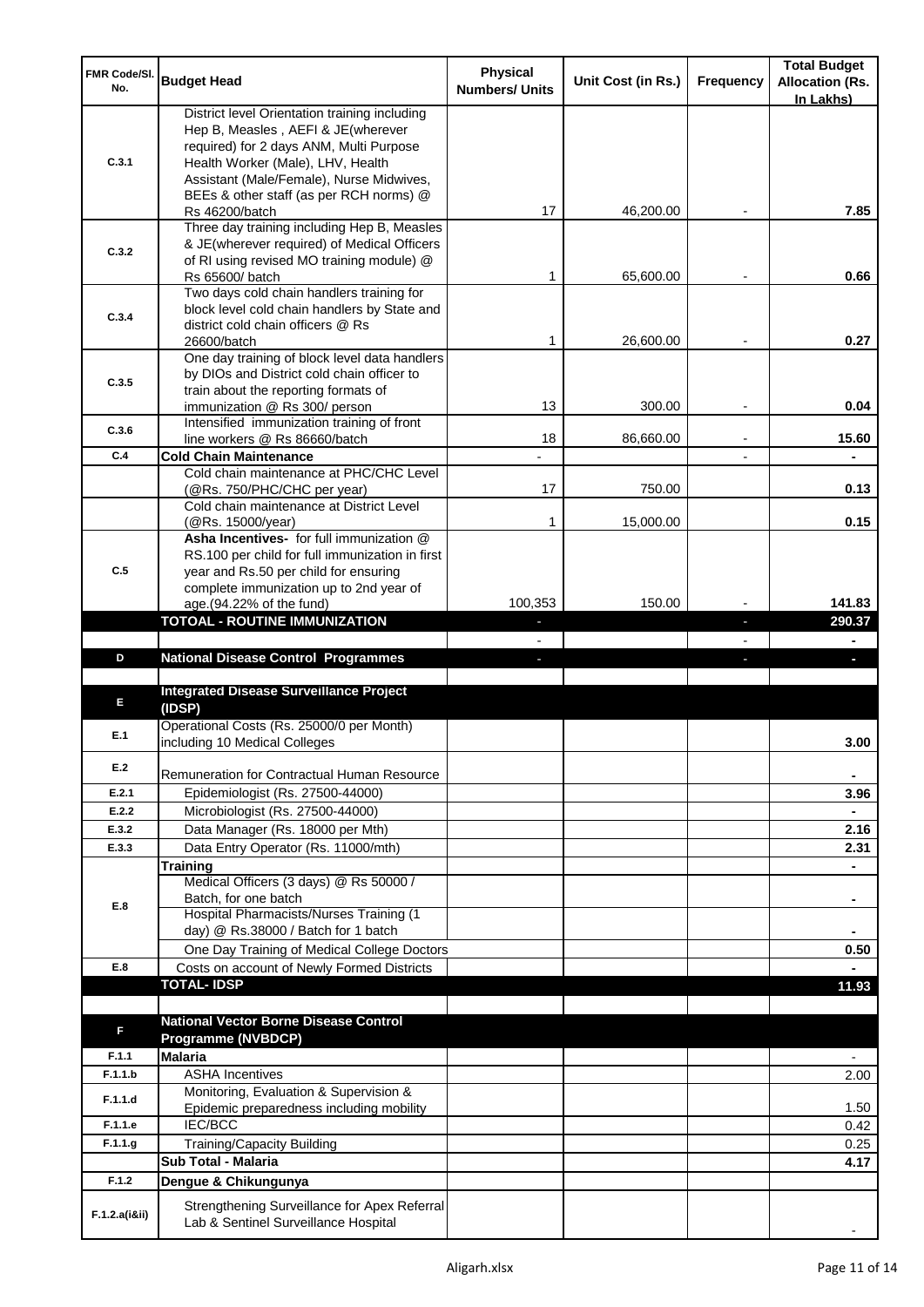| FMR Code/SI. |                                                                                            | <b>Physical</b>       |                    | <b>Total Budget</b> |                          |
|--------------|--------------------------------------------------------------------------------------------|-----------------------|--------------------|---------------------|--------------------------|
| No.          | <b>Budget Head</b>                                                                         | <b>Numbers/ Units</b> | Unit Cost (in Rs.) | <b>Frequency</b>    | <b>Allocation (Rs.</b>   |
|              |                                                                                            |                       |                    |                     | In Lakhs)                |
| F.1.2.c      | Monitoring/Supervision and Rapid Response                                                  |                       |                    |                     | 0.20                     |
| F.1.2.d      | <b>Epidemic Preparedness</b>                                                               |                       |                    |                     | 0.10                     |
| F.1.2.e      | Case Management                                                                            |                       |                    |                     | 0.10                     |
|              | Vector Control And Environmental                                                           |                       |                    |                     |                          |
| F.1.2.f      | Management                                                                                 |                       |                    |                     |                          |
| F.1.2.g      | IEC/ BCC for Social Mobilization                                                           |                       |                    |                     | 0.20                     |
| F.1.2.i      | Training/ Workshop                                                                         |                       |                    |                     | 0.20                     |
|              | Sub Total - Dengue & Chikungunya                                                           |                       |                    |                     | 0.80                     |
| F.1.3        | <b>AES/JE</b>                                                                              |                       |                    |                     |                          |
|              | Strengthening of Sentinel sites which will                                                 |                       |                    |                     |                          |
| F.1.3.a      | include Diagnostics and Case Management,                                                   |                       |                    |                     |                          |
|              | supply of kits by Gol                                                                      |                       |                    |                     |                          |
| F.1.3.b      | IEC / BCC Activities & printing material                                                   |                       |                    |                     |                          |
|              | pertaining to JE / AES<br>Capacity Building in case management of                          |                       |                    |                     |                          |
| F.1.3.c      | Medical Officer and paramedical from                                                       |                       |                    |                     |                          |
|              | PHC/CHC at district level.                                                                 |                       |                    |                     |                          |
| F.1.3.d      | Monitoring and supervision                                                                 |                       |                    |                     |                          |
| F.1.3.e      | Procurement of Insecticides (Technical                                                     |                       |                    |                     |                          |
|              | Malathion)                                                                                 |                       |                    |                     |                          |
| F.1.3.f      | Thermal Fog Machine (Small) @ 0.85                                                         |                       |                    |                     |                          |
|              | lac/machine                                                                                |                       |                    |                     |                          |
| F.1.3.g      | Operational cost for Malathion fogging (As<br>per Availability of 3 MT Technical Malathion |                       |                    |                     |                          |
|              | per district)                                                                              |                       |                    |                     |                          |
|              | Paediatric ICU Establishment and HR &                                                      |                       |                    |                     |                          |
| $F.1.3.$ j   | operational cost for Paediatric ICU in                                                     |                       |                    |                     |                          |
|              | <b>Endemic Districts</b>                                                                   |                       |                    |                     |                          |
| F.1.3.k      | ASHA Insentivization for sensitizing                                                       |                       |                    |                     |                          |
|              | community                                                                                  |                       |                    |                     |                          |
| F.1.4        | <b>Sub Total - AES/JE</b>                                                                  |                       |                    |                     |                          |
|              | <b>Lymphatic Filariasis</b>                                                                |                       |                    |                     |                          |
|              | State Task Force, STAC Meeting, printing                                                   |                       |                    |                     |                          |
|              | forms & register/ Mobility support, district                                               |                       |                    |                     |                          |
| F.1.4.a      | coordination meeting, sensitization of media<br>etc., Morbidity management, monitoring &   |                       |                    |                     |                          |
|              | supervision and mobility support for Rapid                                                 |                       |                    |                     |                          |
|              | response including Line listing                                                            |                       |                    |                     |                          |
|              |                                                                                            |                       |                    |                     |                          |
| F.1.4.b      | Micro Filaria Survey                                                                       |                       |                    |                     |                          |
| F.1.4.c      | Post MDA Assessment by medical colleges                                                    |                       |                    |                     |                          |
|              | (Govt, & Private)/ ICMR institutions                                                       |                       |                    |                     |                          |
|              | Training / Sensitization of district level                                                 |                       |                    |                     |                          |
| F.1.4.d      | officers on ELF & Drug Distributors /                                                      |                       |                    |                     |                          |
|              | Peripheral health workers                                                                  |                       |                    |                     |                          |
|              | Specific IEC/ BCC at State, districts, PHC,                                                |                       |                    |                     |                          |
| F.1.4.e      | Sub Centre & village lable VHSC/GKs                                                        |                       |                    |                     |                          |
|              | Honorarium for Drug Distributors including                                                 |                       |                    |                     |                          |
| F.1.4.f      | ASHA & Supervisors involve in MDA                                                          |                       |                    |                     | $\blacksquare$           |
| F.1.4.h.ii   | M.F.Survey in Non Endemic districts                                                        |                       |                    |                     | 0.70                     |
|              | Sub Total - Lymphatic Filariasis                                                           |                       |                    |                     | 0.70                     |
| F.1.5        | Kalazar                                                                                    |                       |                    |                     |                          |
| F.1.5        | Case Search/ Camp Approach                                                                 |                       |                    |                     | $\overline{\phantom{a}}$ |
| F.1.5.a      | Spray Pumps & Accessories                                                                  |                       |                    |                     |                          |
|              |                                                                                            |                       |                    |                     |                          |
| F.1.5.b      | Operational Cost for Spray including Spray                                                 |                       |                    |                     |                          |
|              | Wages & Pending liability of spray wages                                                   |                       |                    |                     | $\blacksquare$           |
| F.1.5.c      | Mobility / P.O.L./ Supervision                                                             |                       |                    |                     | $\overline{\phantom{a}}$ |
| F.1.5.d      | Monitoring & Evaluation<br>Training for Spraying /IEC/                                     |                       |                    |                     |                          |
| F.1.5.e/     | BCC/Advocacy/Incentive to ASHA/Loss of                                                     |                       |                    |                     |                          |
| F.1.5.f      | Wages                                                                                      |                       |                    |                     |                          |
|              | Sub Total - Kalazar                                                                        |                       |                    |                     |                          |
|              | <b>Cash grant for Decentralized commodities</b>                                            |                       |                    |                     |                          |
|              | for Malaria + Filaria F.6                                                                  |                       |                    |                     |                          |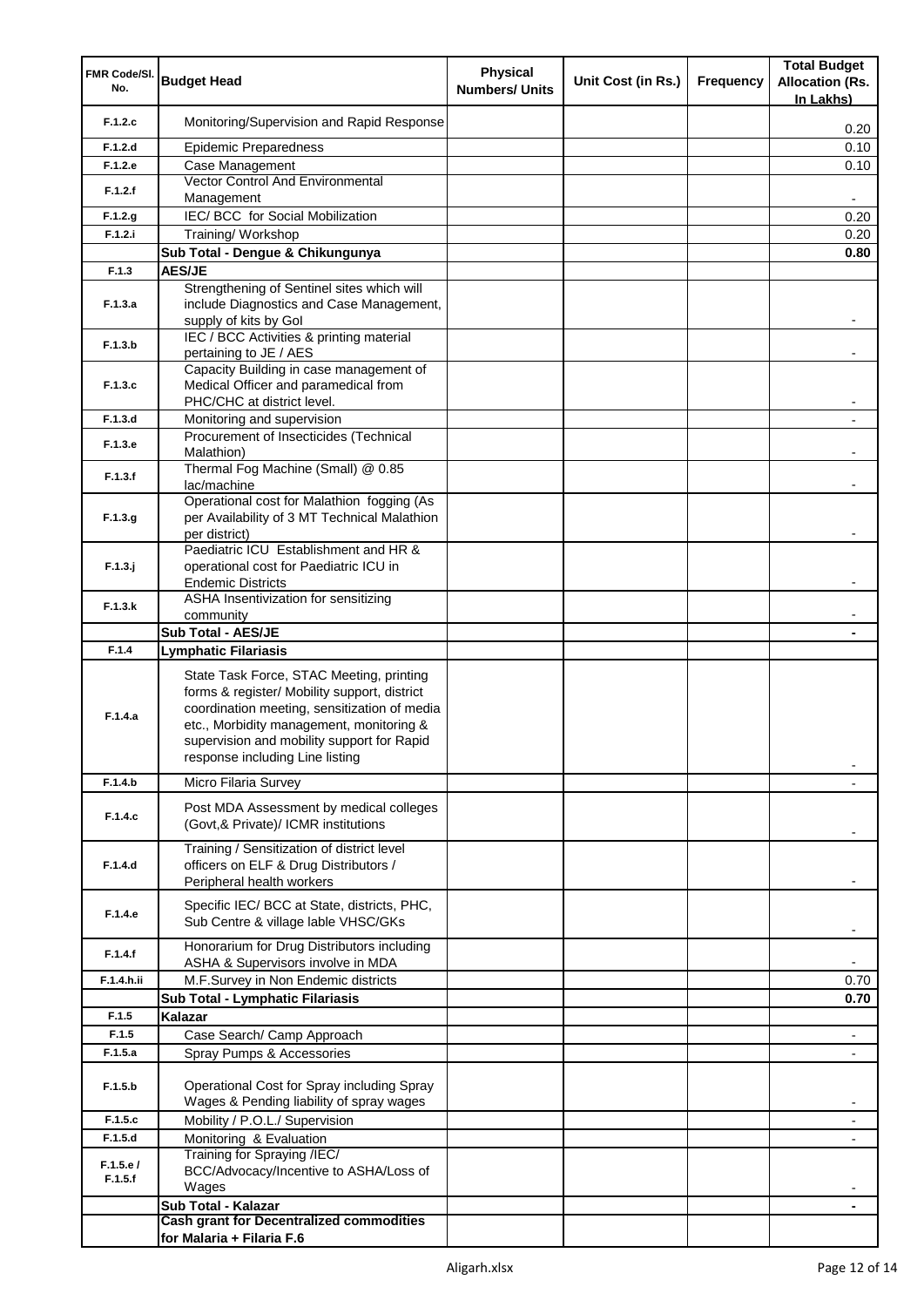| FMR Code/SI.<br>No. | <b>Budget Head</b>                                                             | <b>Physical</b><br><b>Numbers/ Units</b> | Unit Cost (in Rs.) | <b>Frequency</b> | <b>Total Budget</b><br><b>Allocation (Rs.</b><br>In Lakhs) |
|---------------------|--------------------------------------------------------------------------------|------------------------------------------|--------------------|------------------|------------------------------------------------------------|
| F.6(a,b,c,k)        | Drugs (Chloroquine, Primaquine 2.5/7.5mg)<br>and ACT                           |                                          |                    |                  | 0.25                                                       |
| F.6.f               | D.E.C.                                                                         |                                          |                    |                  |                                                            |
| F.6.h               | NS 1 antigen Kit<br>Dengue                                                     |                                          |                    |                  |                                                            |
| F.6.i               | Larvicidal (Temephos, Bti(AS)/Bti (wp)(for<br>polluted and non polluted water) |                                          |                    |                  | 0.90                                                       |
|                     | <b>Sub Total- Dec.Commodities</b>                                              |                                          |                    |                  | 1.15                                                       |
|                     | <b>TOTAL-NVBDCP</b>                                                            |                                          |                    |                  | 6.82                                                       |
|                     |                                                                                |                                          |                    |                  |                                                            |
| G                   | <b>National Leprosy Eradication</b>                                            |                                          |                    |                  |                                                            |
|                     | Programme(NLEP)                                                                |                                          |                    |                  |                                                            |
| G.1                 | <b>Case Detection and Management</b>                                           |                                          |                    |                  |                                                            |
| G.1.1               | Specific Plan for high endemic blocks of low<br>endemic districts              |                                          |                    |                  |                                                            |
|                     | No. of High endemic blocks in Low endemic<br>Districts (ANCDR more than 10)    | 1                                        |                    |                  |                                                            |
|                     | House to House Visit by Search team                                            |                                          |                    | $\overline{a}$   | 1.00                                                       |
|                     | Confrmaton of suspect                                                          |                                          |                    |                  | 0.10                                                       |
|                     | Intensive IEC Activity                                                         |                                          |                    |                  | 0.15                                                       |
| G.1.2               | <b>Services in Urban services</b>                                              |                                          |                    |                  | ٠                                                          |
|                     | Urban Project 2 Mega cities, 2 medium City<br>2, 8 Medium City 1, 40 Townships |                                          |                    |                  | 4.72                                                       |
| G.1.3               | <b>ASHA involvement</b>                                                        |                                          |                    |                  |                                                            |
|                     | <b>ASHA Sensitization</b>                                                      |                                          |                    |                  | 0.220                                                      |
|                     | <b>ASHA Incentive for Services</b>                                             |                                          |                    |                  | 0.010                                                      |
| G.1.4               | <b>Materials &amp; Supplies</b>                                                |                                          |                    |                  |                                                            |
|                     | Supportive Drugs & Dressing materials<br>Laboratory reagents and equipments    |                                          |                    |                  | 0.40                                                       |
|                     | scalpels etc.<br>Printing works                                                |                                          |                    |                  | 0.08<br>0.22                                               |
| G.1.5               | <b>NGO Services</b>                                                            |                                          |                    |                  | ٠                                                          |
| G.2                 | <b>DPMR</b>                                                                    |                                          |                    |                  |                                                            |
|                     | MCR Protective Footwear (12500 pairs)                                          |                                          |                    |                  | 0.50                                                       |
|                     | Aids Appliances, Self Care Kit items etc.                                      |                                          |                    |                  | 0.17                                                       |
|                     | Welfare allowance for RCS patients @ Rs<br>8000                                |                                          |                    |                  | ٠                                                          |
|                     | Reimbursement to institutions for RCS                                          |                                          |                    |                  | ۰                                                          |
|                     | Screening cum Self Care Camp                                                   |                                          |                    |                  | 0.10                                                       |
| G.3                 | <b>IEC</b>                                                                     |                                          |                    |                  |                                                            |
|                     | Mass Media (TV, Radio, Press etc.)                                             |                                          |                    |                  | 0.39                                                       |
|                     | Outdoor Media (Posters, Banners, Kiosk,                                        |                                          |                    |                  |                                                            |
|                     | Hoardings, Display boards, Miking etc.)                                        |                                          |                    |                  | 0.23                                                       |
|                     | Rural Media (Folk shows etc.)                                                  |                                          |                    |                  | 0.30                                                       |
|                     | Advocacy meeting                                                               |                                          |                    |                  | 0.05                                                       |
| G.4                 | <b>Human Resource</b><br>District Leprosy Consultant in high endemic           |                                          |                    |                  |                                                            |
|                     | districts                                                                      |                                          |                    |                  |                                                            |
|                     | Physiotherapist in high endemic districts                                      |                                          |                    |                  |                                                            |
|                     | PMW @ Rs 16000 per month                                                       |                                          |                    |                  | 2.88                                                       |
| G.5                 | Programme management                                                           |                                          |                    |                  |                                                            |
|                     | For Contractual Staff<br>Rent, Telephone, Electricity, P&T charges,            |                                          |                    |                  |                                                            |
|                     | Miscellaneous                                                                  |                                          |                    |                  | 0.35                                                       |
|                     | DLO Office Consumables eg.Stationery                                           |                                          |                    |                  |                                                            |
|                     | Items, Pendrive, CD etc.<br>Mobility Support- Vehicle hiring, POL and          |                                          |                    |                  | 0.30                                                       |
|                     | Maintenance for District Nucleus Team                                          |                                          |                    |                  |                                                            |
|                     | ( one tenth)                                                                   |                                          |                    |                  | 0.15                                                       |
| G.6                 | <b>Others</b>                                                                  |                                          |                    |                  |                                                            |
|                     |                                                                                |                                          |                    |                  |                                                            |
|                     | Travel expense for regular staff for specific                                  |                                          |                    |                  |                                                            |
|                     | programme/ training needs / awards etc.                                        |                                          |                    |                  | 0.065                                                      |
|                     | <b>TOTAL - NLEP</b>                                                            |                                          |                    |                  | 12.38                                                      |
|                     |                                                                                |                                          |                    |                  |                                                            |